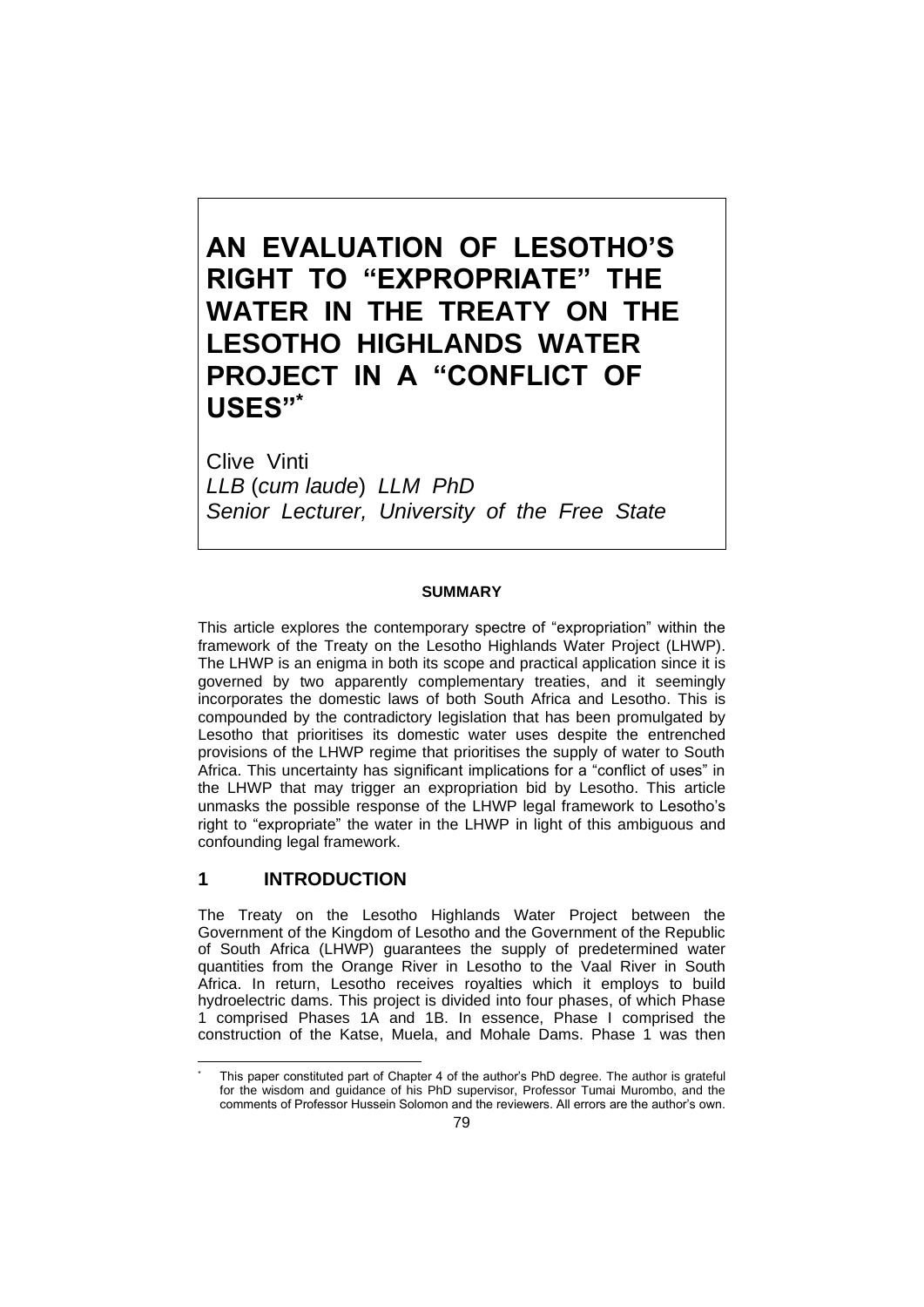completed in 1997, with the supply of water to South Africa commencing in 1998. Recently, the Agreement on Phase II of the Lesotho Highlands Water Project between the Government of the Kingdom of Lesotho and the Government of the Republic of South Africa (Phase II Agreement) has been concluded, which regulates the supply of water to South Africa during Phase II of the project and the maintenance of Phase I of the Project. If there is a conflict with the LHWP on the object of a term, the meaning stipulated in the Phase II Agreement prevails only in respect of this agreement.<sup>1</sup> However, the provisions of the LHWP are binding unless altered by the Phase II Agreement.<sup>2</sup> Consequently, the LHWP is the framework treaty regulating the project, and the Phase II Agreement constitutes a protocol to the LHWP. Thus, in this article, all references to the "LHWP" refer to the treaty as the regulatory regime for all the "Phases" of the water project. This means that any inferences made about the LHWP provisions also apply to the Phase II Agreement, to the extent that they are not amended by the Phase II Agreement. Phase II is projected to begin providing water to South Africa by 2022.<sup>3</sup>

 To this end, it is the author's view that Articles 4.1, 5.2, 6.8, and 7 of the LHWP and, more specifically, Annexure V of the Phase II Agreement prohibit the signatories from unilaterally altering or disturbing the supply of water to South Africa and regards the supply of water to Lesotho as "ancillary" to the supply of adequate water to South Africa. This means that the LHWP prioritises water supply to South Africa. Contrary to the LHWP, the Lesotho Water Act provides that in the case of conflicting water uses and if water is inadequate to cater for other uses, "domestic use" i.e., *including* the "taking" or "impounding" of water from a watercourse to satisfy "personal and household needs", must prevail and be accorded first preference over other uses and it also establishes the "reserve" that also prioritises water for "domestic water uses". <sup>4</sup> This means that the LWA and the LHWP could be found to be incompatible. Thus, if there is inadequate water in the Orange River to cater to the needs of both countries, Lesotho will be compelled to either comply with its obligations under the LHWP to supply adequate water to South Africa or to supply water to the residents of Lesotho. This is termed a "conflict of uses", which occurs when there is inadequate water in terms of quantity and quality to meet the needs of all transboundary water States.<sup>5</sup> This projected conflict of uses may prompt Lesotho to expropriate the water in the LHWP. Consequently, this article seeks to evaluate Lesotho's right to

<sup>&</sup>lt;sup>1</sup> Article 1.3 of the Phase II Agreement, entered into force 11 August 2011.

<sup>&</sup>lt;sup>2</sup> Article 3 of the Phase II Agreement.<br><sup>3</sup> Penertment of Water and Sepitation

<sup>3</sup> Department of Water and Sanitation "Development of Reconciliation Strategies for Large Bulk Water Supply Systems: Orange River - Current and Future Water Requirements Urban/Industrial Water Requirements" (2013) (accessed 2020-08-20) 28.

 $4$  See ss 1, 13, 5(2) and 6 of Lesotho Water Act 15 of 2008 (LWA) <https://www.water.org.ls/download/lesotho-water-act-no-15-of-2008/> (accessed 2020-08- 23).

<sup>5</sup> Rieu-Clarke, Moynihan and Magsig "United Nations Watercourses User's Guide" (2012) [http://www.unece.org/fileadmin/DAM/env/water/meetings/Water\\_Convention/2016/10Oct\\_Fr](http://www.unece.org/fileadmin/DAM/env/water/meetings/Water_Convention/2016/10Oct_From_Practitioner_to_Practitioner/UN_Watercourses_Convention_-_User_s_Guide.pdf) [om\\_Practitioner\\_to\\_Practitioner/UN\\_Watercourses\\_Convention\\_-\\_User\\_s\\_Guide.pdf](http://www.unece.org/fileadmin/DAM/env/water/meetings/Water_Convention/2016/10Oct_From_Practitioner_to_Practitioner/UN_Watercourses_Convention_-_User_s_Guide.pdf) (accessed 2020-08-20) 109. See further here, Vinti "The Treaty on the Lesotho Highlands Water Project and the Principle of "Equitable and Reasonable Utilization" 2021 54 *De Jure* 328‒346.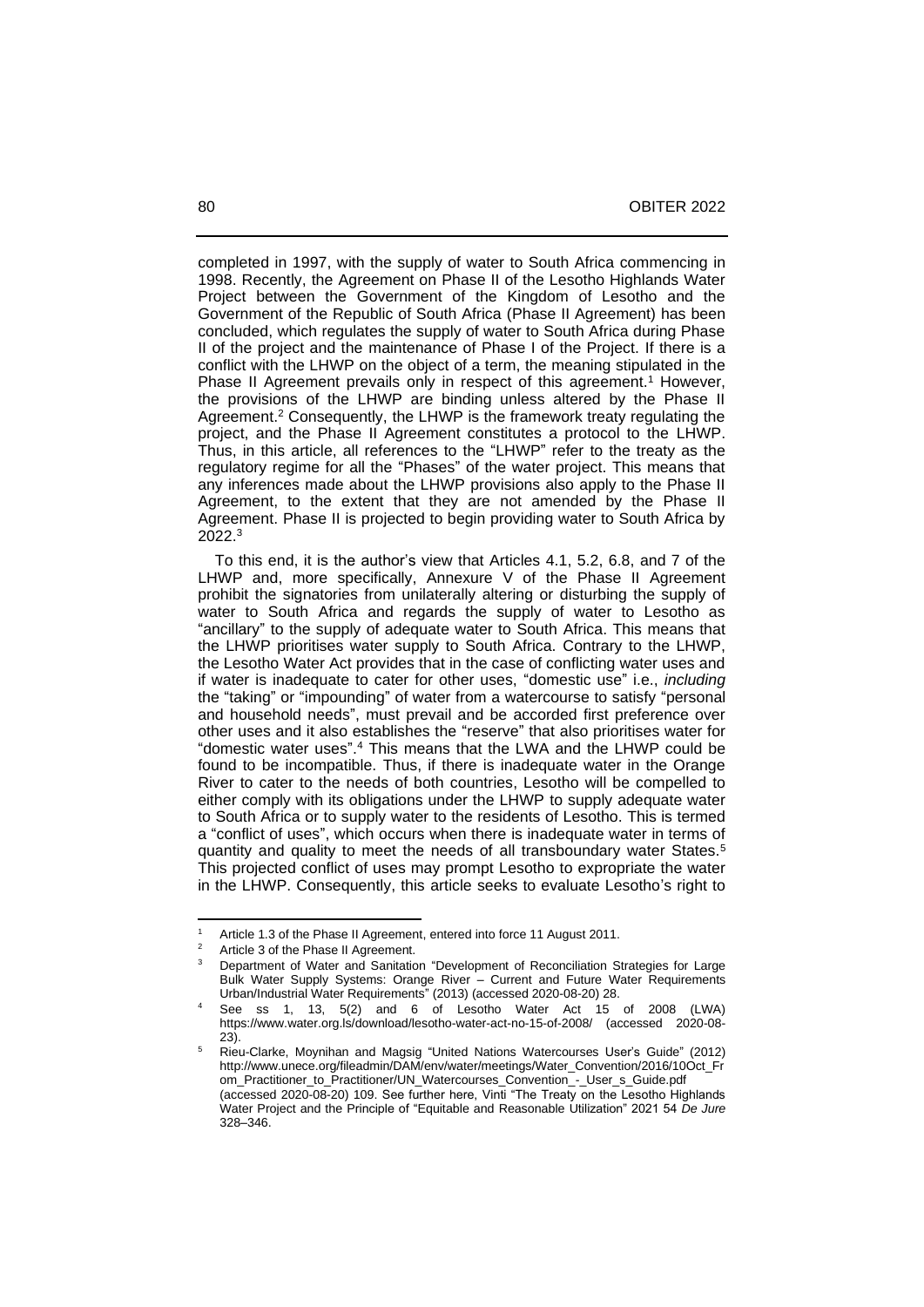expropriate the water in the LHWP in the event of a conflict of uses. This inquiry is particularly significant in that the LHWP is cardinal to the supply of water to the Gauteng province, which is the economic hub of South Africa.

 It bears mention that in Lesotho, the LHWP is managed through the Lesotho Highlands Development Authority (LHDA). The LHDA has the primary duty to supply predetermined quantities of water to South Africa.<sup>6</sup> The Trans-Caledon Tunnel Authority (TCTA) administers aspects of the project located in South Africa.<sup>7</sup> It is estimated that the LHWP has provided 10 000 million cubic metres of high-quality water, and it has enhanced water supply and materially lowered water treatment expenses.<sup>8</sup> Water is Lesotho's largest source of non-tax revenue, contributing 10 per cent to the overall Gross Domestic Product.<sup>9</sup> The project created at least 16 000 jobs in Lesotho during Phase I and also provided good quality roads.<sup>10</sup>

 At the outset, it must also be noted that the regulatory regime of the LHWP is fraught with uncertainty on the exact international legal obligations of the signatories to this agreement. <sup>11</sup> This is compounded by the fact that Lesotho and South Africa regard their domestic legislation as part of the regulatory regime of the LHWP.<sup>12</sup> In this regard, Article 5.1 of the Phase II Agreement stipulates that parties must ensure that their domestic legislation is consistent with their obligations under the agreement and the LHWP, either through amendment of existing legislation or enactment of new legislation to that effect. This implies that the LHWP and the Phase II Agreement supersede the domestic laws of Lesotho concerning the water in the LHWP. Yet, Lesotho has promulgated legislation subsequent to the advent of the LHWP such as the LWA, which patently contradicts the LHWP in respect of a conflict of uses. It is with these considerations in mind that Lesotho's right to expropriate the water in the LHWP during a conflict of uses is considered.

<sup>6</sup> Article 7.1 read with Article 7.2 of the LHWP and Article 3 of the Protocol VI System of Governance to the Treaty on the Lesotho Highlands Water Project: Supplementary Arrangements Regarding the Systems of Governance for the Project, entered into force 4 June 1999 (Protocol VI). See also, s 20 of the Lesotho Highlands Development Authority<br>Order. 1986 https://www.ecolex.org/details/legislation/lesotho-highlands-development1986 [https://www.ecolex.org/details/legislation/lesotho-highlands-development](https://www.ecolex.org/details/legislation/lesotho-highlands-development-authority-order-no-23-of-1986-lex-faoc128641/)[authority-order-no-23-of-1986-lex-faoc128641/](https://www.ecolex.org/details/legislation/lesotho-highlands-development-authority-order-no-23-of-1986-lex-faoc128641/) (accessed 2020-08-20).

<sup>7</sup> See Article 8.1 and Article 8.2 of the LHWP; Article 4 read with Article 8 and Article 8A of Protocol VI. The work of the LHDA and TCTA is monitored by the Lesotho Highlands Water Commission as provided by Article 5 of Protocol VI and Article 9 of LHWP. The "Joint Permanent Technical Commission" was renamed as the "Lesotho Highlands Water Commission" as provided by Article 2 of Protocol VI.

<sup>&</sup>lt;sup>8</sup> Parliamentary Monitoring Group "Lesotho Highlands Water Project Phase 2: Progress Report with the Minister" (26 October 2016)<https://pmg.org.za/committee-meeting/23524/> (accessed 2020-09-24) 1.

<sup>9</sup> The Kingdom of Lesotho National Climate Change Policy 2017–2027 (6 July 2018) <https://www.gov.ls/documents/national-climate-change-policy/> (accessed 2020-09-24) 15.

<sup>10</sup> Parliamentary Monitoring Grou[p https://pmg.org.za/committee-meeting/23524](https://pmg.org.za/committee-meeting/23524) 2.

<sup>11</sup> Orange Senqu River Basin Preliminary Transboundary Diagnostic Analysis (2008) [http://www.orasecom.org/\\_system/writable/DMSStorage/651orange-senqu-river-basin](http://www.orasecom.org/_system/writable/DMSStorage/651orange-senqu-river-basin-preliminary-transboundary-diagnostic-analysis.pdf)[preliminary-transboundary-diagnostic-analysis.pdf](http://www.orasecom.org/_system/writable/DMSStorage/651orange-senqu-river-basin-preliminary-transboundary-diagnostic-analysis.pdf) (accessed 2020-07-20) 175.

<sup>&</sup>lt;sup>12</sup> Department of Water and Sanitation "Development of Reconciliation Strategies for Large Bulk Water Supply Systems: Orange River – International Obligations" (2014) [http://www.dwaf.gov.za](http://www.dwaf.gov.za/) (2020-08-22) 8‒9.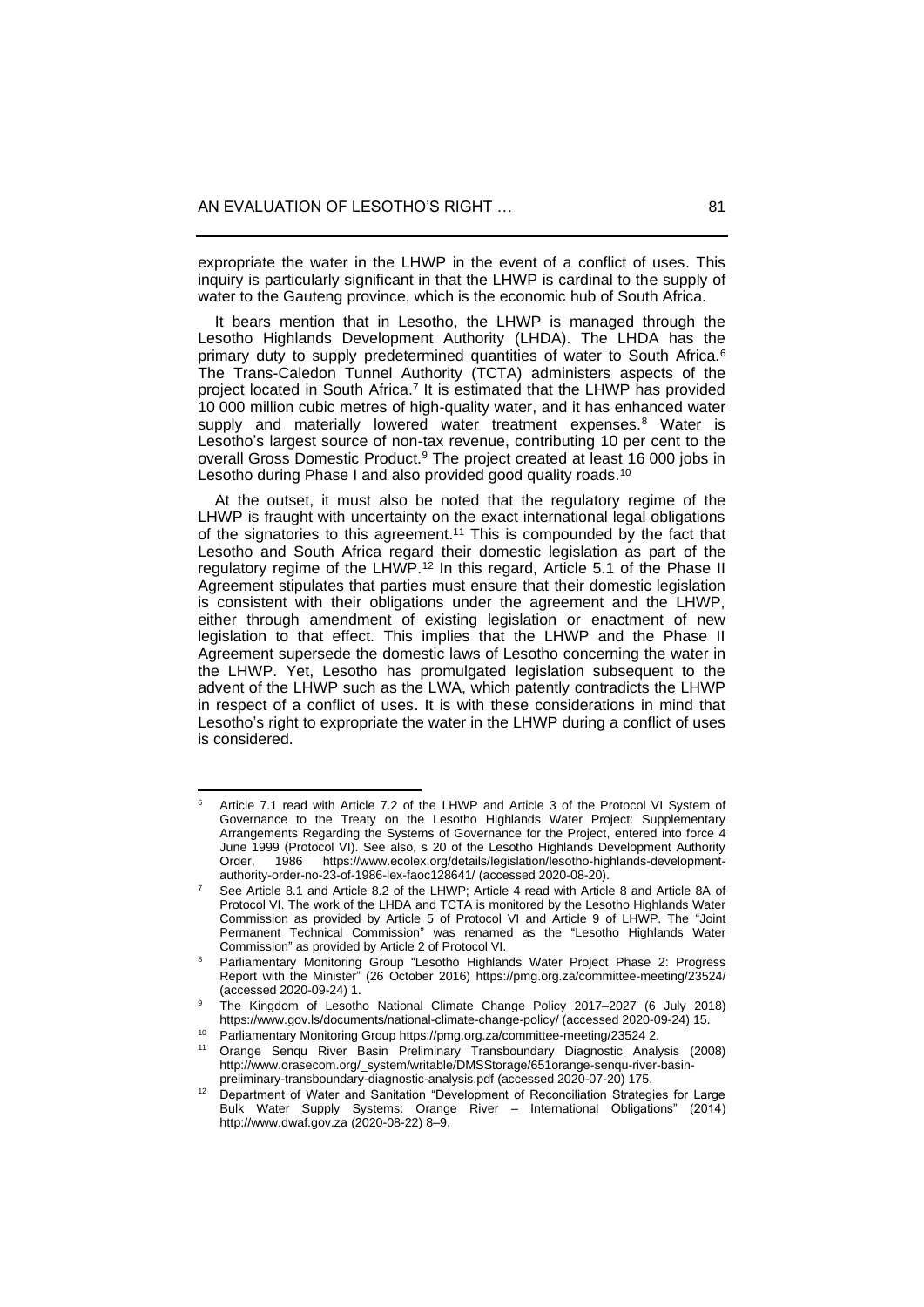### **2 "EXPROPRIATION"**

It is apposite to commence this discussion by defining the term "expropriation". The terms "expropriation" and "nationalisation" have often been used as synonyms: "expropriation" refers to autonomous meddling by the State with the property or similar rights of a proprietor in general.<sup>13</sup> More specifically, "expropriations" denote "property-specific or enterprise-specific takings where the property rights remain with the State or are transferred by the State to other economic operators". <sup>14</sup> In this regard, "nationalisation" represents the relocation of an economic enterprise to the public sector as a facet of a programme of socio-economic restructuring.<sup>15</sup> "Nationalisation" typically refers to the huge or large-scale acquisition of private equity in all economic sectors.<sup>16</sup> Thus, "nationalisation" is a species of "expropriation". 17 Formerly colonised countries regarded nationalisations as a core facet of their decolonisation imperative in the period after the end of the Second World War.<sup>18</sup> Consequently, it is accepted for purposes of this article that "expropriation" and "nationalisation" are the same.<sup>19</sup> The focus of this article is on "expropriation".

 It must also be borne in mind that expropriation can either be direct or indirect. Direct expropriation refers to the "transfer of title and/or outright physical seizure of the property". <sup>20</sup> However, some measures may not involve the "physical taking" but may also permanently eviscerate the economic value of the investment or deny the owner of its right to "manage, use or control its property in a meaningful way". <sup>21</sup> These measures are called "indirect expropriations". <sup>22</sup> State practice, doctrine, and arbitral award have established that "indirect expropriation" has the following accumulative elements:

- (a) An act attributable to the State;
- (b) Interference with property rights or other protected legal interests;
- (c) Of such degree that the relevant rights or interests lose all or most of their value or the owner is deprived of control over the investment;

<sup>13</sup> Schrijver *Sovereignty Over Natural Resources: Balancing Rights and Duties in an Interdependent World* (doctoral thesis, University of Groningen) 1995 270.

United Nations Conference on Trade Development "Expropriation. UNCTAD Series on Issues in International Investment Agreements II" (2012) Issues in International Investment Agreements II" (2012) [https://unctad.org/en/Docs/unctaddiaeia2011d7\\_en.pdf](https://unctad.org/en/Docs/unctaddiaeia2011d7_en.pdf) (accessed 2020-08-12) 5‒6.

<sup>15</sup> Schrijver *Sovereignty Over Natural Resources* 270; *Iran-US Claims Tribunal, Amoco Int'l Finance Corp v Iran*, 15 IRAN-US CTR 189 ff par 114.

<sup>16</sup> United Nations Conference on Trade Development [https://unctad.org/en/Docs/unctaddiaeia](https://unctad.org/en/Docs/unctaddiaeia%202011d7_en.pdf)  [2011d7\\_en.pdf](https://unctad.org/en/Docs/unctaddiaeia%202011d7_en.pdf) 5.

<sup>17</sup> Harris *Cases and Materials on International Law* 6ed (2004) 577.

 $18$  *Ibid.*<br> $19$  *I Inite* 

<sup>19</sup> United Nations Conference on Trade Development [https://unctad.org/en/Docs/unctaddiaeia](https://unctad.org/en/Docs/unctaddiaeia%202011d7_en.pdf)  [2011d7\\_en.pdf](https://unctad.org/en/Docs/unctaddiaeia%202011d7_en.pdf) 1.

<sup>&</sup>lt;sup>20</sup> United Nations Conference on Trade Development https://unctad.org/en/Docs/unctaddiaeia [2011d7\\_en.pdf](https://unctad.org/en/Docs/unctaddiaeia%202011d7_en.pdf) 6.

 $\frac{21}{22}$  *Ibid.* 

<sup>22</sup> *Ibid*.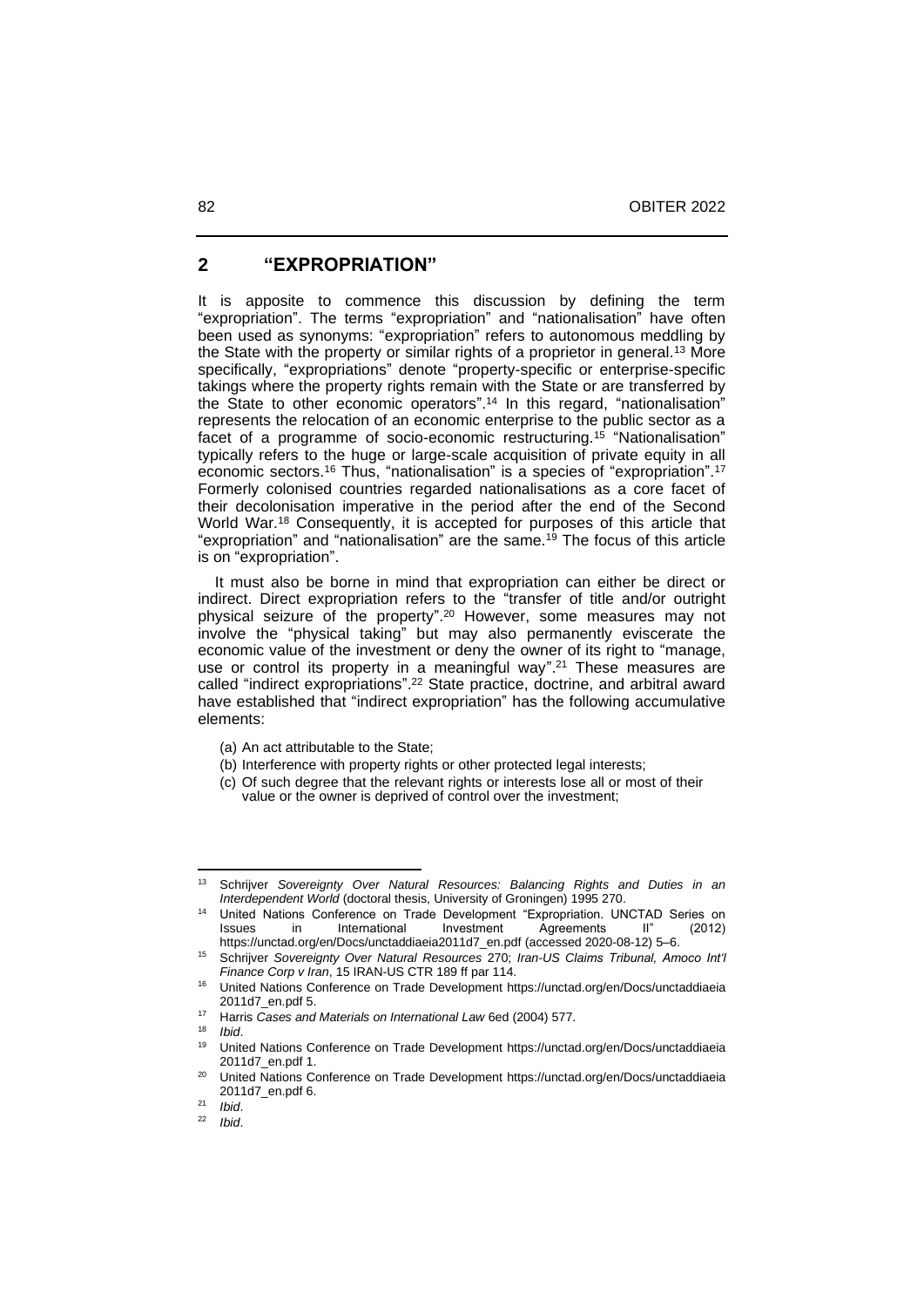(d) Even though the owner retains the legal title or remains in physical possession.<sup>23</sup>

A tribunal that must adjudicate on an expropriation claim must verify that the respondent State committed the acts in question.<sup>24</sup> This is usually not difficult because takings are usually conducted through, among other things, statutes, and executive decrees.<sup>25</sup> The conduct of a State is regarded as an act of that State according to international law "whether the organ exercises legislative, executive, judicial or any other functions, whatever position it holds in the organisation of the State, and whatever its characterisation as an organ of the central Government or a territorial unit of the State"*.* 26 Finally, there are also regulatory measures, which do not usually demand compensation, but they may have the same consequences as indirect expropriation.<sup>27</sup>

 It must also be noted that nationalisation or expropriation in international law can occur through a court decision, a statute, or an executive act.<sup>28</sup> If a court decision in giving effect to legislation denies a foreigner their right to property, then the court order will be regarded as an act of expropriation.<sup>29</sup> This is seen by way of taking of property, the obliteration of a right, or any act which annihilates a right even if no corporeal property has been taken.<sup>30</sup> Thus, expropriation can occur through various modes.

 States also have a sovereign right under international law to nationalise property owned by foreigners for socio-economic, political, social, and other reasons.<sup>31</sup> Diplomatic precedents confirm this right. <sup>32</sup> It is accepted internationally that there is no problem with a State that nationalises property if it is provided for by its own domestic law.<sup>33</sup> This matter would then be resolved through municipal law.<sup>34</sup> The only limit to the right to nationalise emanates from international obligations.<sup>35</sup> It is also argued that a State may nationalise to pursue national security policy.<sup>36</sup> Ultimately, a State does not have the latitude to unilaterally determine its rationale and framework for

<sup>&</sup>lt;sup>23</sup> United Nations Conference on Trade Development https://unctad.org/en/Docs/unctaddiaeia [2011d7\\_en.pdf](https://unctad.org/en/Docs/unctaddiaeia%202011d7_en.pdf) 12.

<sup>24</sup> United Nations Conference on Trade Development [https://unctad.org/en/Docs/unctaddiaeia](https://unctad.org/en/Docs/unctaddiaeia%202011d7_en.pdf)  [2011d7\\_en.pdf](https://unctad.org/en/Docs/unctaddiaeia%202011d7_en.pdf) 14.

<sup>&</sup>lt;sup>25</sup> United Nations Conference on Trade Development https://unctad.org/en/Docs/unctaddiaeia [2011d7\\_en.pdf](https://unctad.org/en/Docs/unctaddiaeia%202011d7_en.pdf) 15.

 $^{26}$  *Ibid.*<br> $^{27}$  *Ibite* 

United Nations Conference on Trade Development https://unctad.org/en/Docs/unctaddiaeia [2011d7\\_en.pdf](https://unctad.org/en/Docs/unctaddiaeia%202011d7_en.pdf) 6.

<sup>28</sup> *Van Zyl v Government of the Republic of South Africa* (20320/02) [2005] ZAGPHC 70 (20 July 2005) par 38.

<sup>29</sup> *Ibid*.

<sup>30</sup> *Ibid*.

<sup>31</sup> United Nations Conference on Trade Development [https://unctad.org/en/Docs/unctaddiaeia](https://unctad.org/en/Docs/unctaddiaeia%202011d7_en.pdf)  [2011d7\\_en.pdf](https://unctad.org/en/Docs/unctaddiaeia%202011d7_en.pdf) 1.

<sup>32</sup> *Texaco Overseas Petroleum Co v Libya* 17 ILM 556 par 60.

<sup>33</sup> *Texaco Overseas Petroleum Co v Libya supra* par 61.

<sup>34</sup> *Ibid*.

<sup>35</sup> *Texaco Overseas Petroleum Co v Libya supra* par 62.

<sup>36</sup> Schrijver *Sovereignty Over Natural Resources* 275.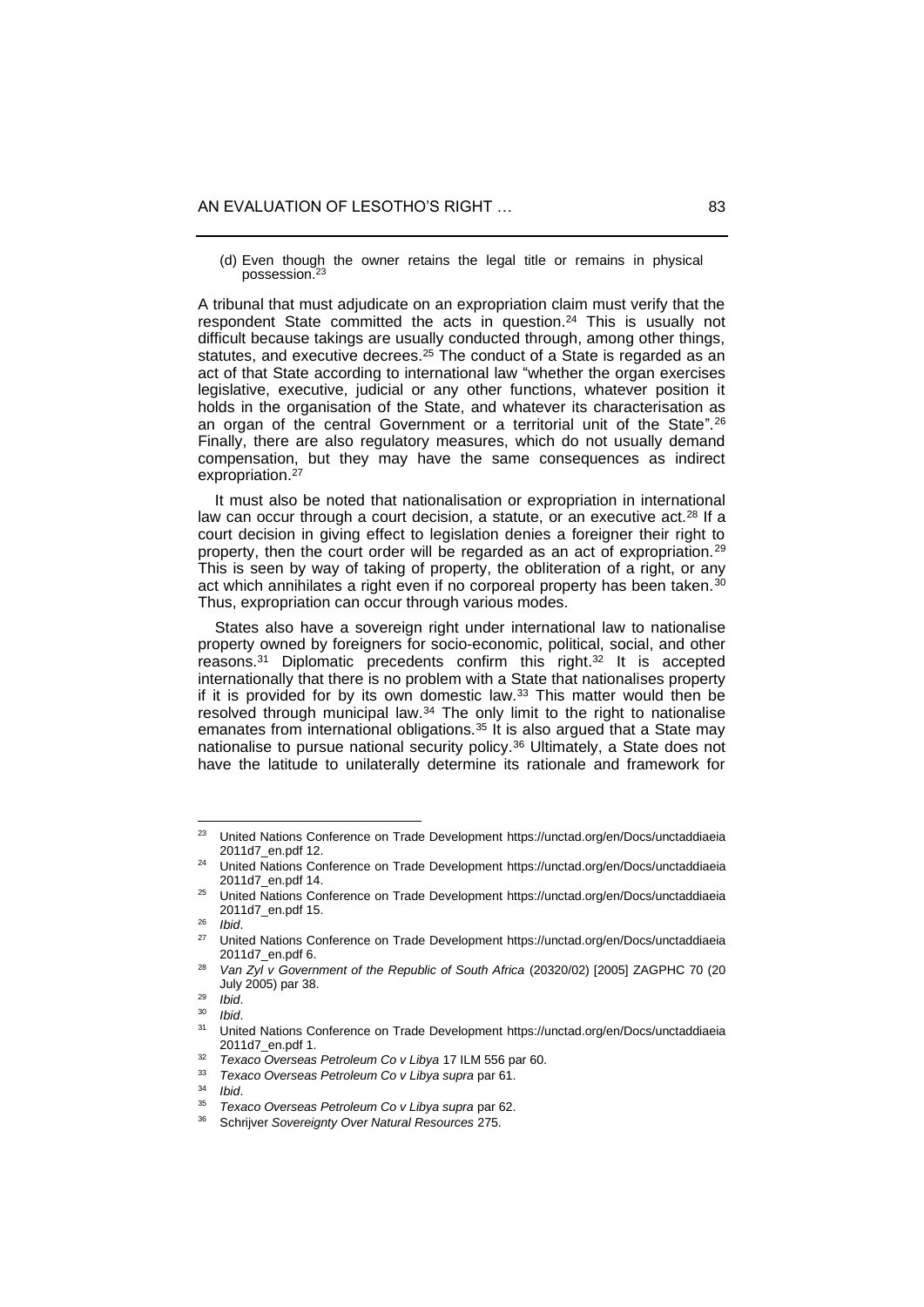nationalisation, but it is liable to international law.<sup>37</sup> However, in practice, States have extensive discretion.<sup>38</sup>

 There have been three distinct periods of the metamorphosis of the right to expropriate. The first significant period of expropriations occurred through revolutionary groups in Russia and Mexico;<sup>39</sup> the second phase of expropriations occurred after the period of decolonisation that occurred after the Second World War.<sup>40</sup> The discussion then shifted to the States' right to economic self-determination, which included the right to expropriate without "full" compensation, but instead to pay "appropriate" compensation.<sup>41</sup>

 The *Chorzow Factory* case is, in certain instances, cited as one of the first decisions that recognised a State's right to take foreign property under narrow grounds.<sup>42</sup> This court held that "expropriation" is a valid but unusual mechanism if the law provides for it.<sup>43</sup> The court further held that expropriation would ordinarily be a contravention of international law and contrary to how foreign property is treated.<sup>44</sup> Thus, this judgment established the right to "expropriate" foreign property. Similarly, in the *Anglo Iranian Oil Company* case, one of the issues before the ICJ was to decide whether the promulgation of these laws violated international law.<sup>45</sup> Unfortunately, the court held that it had no jurisdiction to hear this matter and thus, the "nationalisation" could not be revoked.<sup>46</sup> This meant that the nationalisation was accepted by default.

 United Nations General Assembly Resolution 1803 triggered the creation and strengthened the unassailable sovereignty of States over their natural resources.<sup>47</sup> Resolution 1803 provides that nationalisation or expropriation must be based on the grounds of public or national or security interests.<sup>48</sup> These are regarded as superseding individual interests, both domestic and foreign.<sup>49</sup> The free and beneficial implementation of the right to sovereignty of countries over natural resources must be facilitated by the "mutual respect of States based on their sovereign equality". <sup>50</sup> Thus, Resolution 1803

<sup>37</sup> *Ibid*.

<sup>38</sup> *Ibid*.

<sup>39</sup> United Nations Conference on Trade Development [https://unctad.org/en/Docs/unctaddiaeia](https://unctad.org/en/Docs/unctaddiaeia%202011d7_en.pdf)  [2011d7\\_en.pdf](https://unctad.org/en/Docs/unctaddiaeia%202011d7_en.pdf) 1.

<sup>40</sup> *Ibid*.

 $41$  *Ibid.*<br> $42$  Foot

<sup>42</sup> *Factory at Chorzow (Germ v Pol)* 1928 PCIJ (ser A) No 17 (Sept 13) 15.

<sup>&</sup>lt;sup>42</sup> United Nations Conference on Trade Development [https://unctad.org/en/Docs/unctaddiaeia2011d7\\_en.pdf](https://unctad.org/en/Docs/unctaddiaeia2011d7_en.pdf) 111; Schrijver *Sovereignty Over Natural Resources* 271‒272.

<sup>43</sup> *Factory at Chorzow (Germ v Pol) supra* 27.

<sup>44</sup> *Ibid*.

<sup>45</sup> *Anglo-Iranian Oil Co UK v Iran* Judgment 1952 ICJ 93 (July 22) 95.

<sup>46</sup> *Anglo-Iranian Oil Co UK v Iran supra* 115.

<sup>47</sup> United Nations General Assembly Resolution 1803 (XVII) of 14 December 1962: Permanent Sovereignty Over Natural Resources and United Nations General Assembly Resolution 1514 (XV): Declaration on the Granting of Independence to Colonial Countries and Peoples of 14 December 1960 [http://www.un.org/ga/search/view\\_doc.asp?symbol=A/RES/1514\(XV\)](http://www.un.org/ga/search/view_doc.asp?symbol=A/RES/1514(XV)) (Resolution 1803) (accessed 2020-08-12).

<sup>48</sup> Resolution 1803 par 4.

<sup>49</sup> *Ibid*.

Resolution 1803 par 5.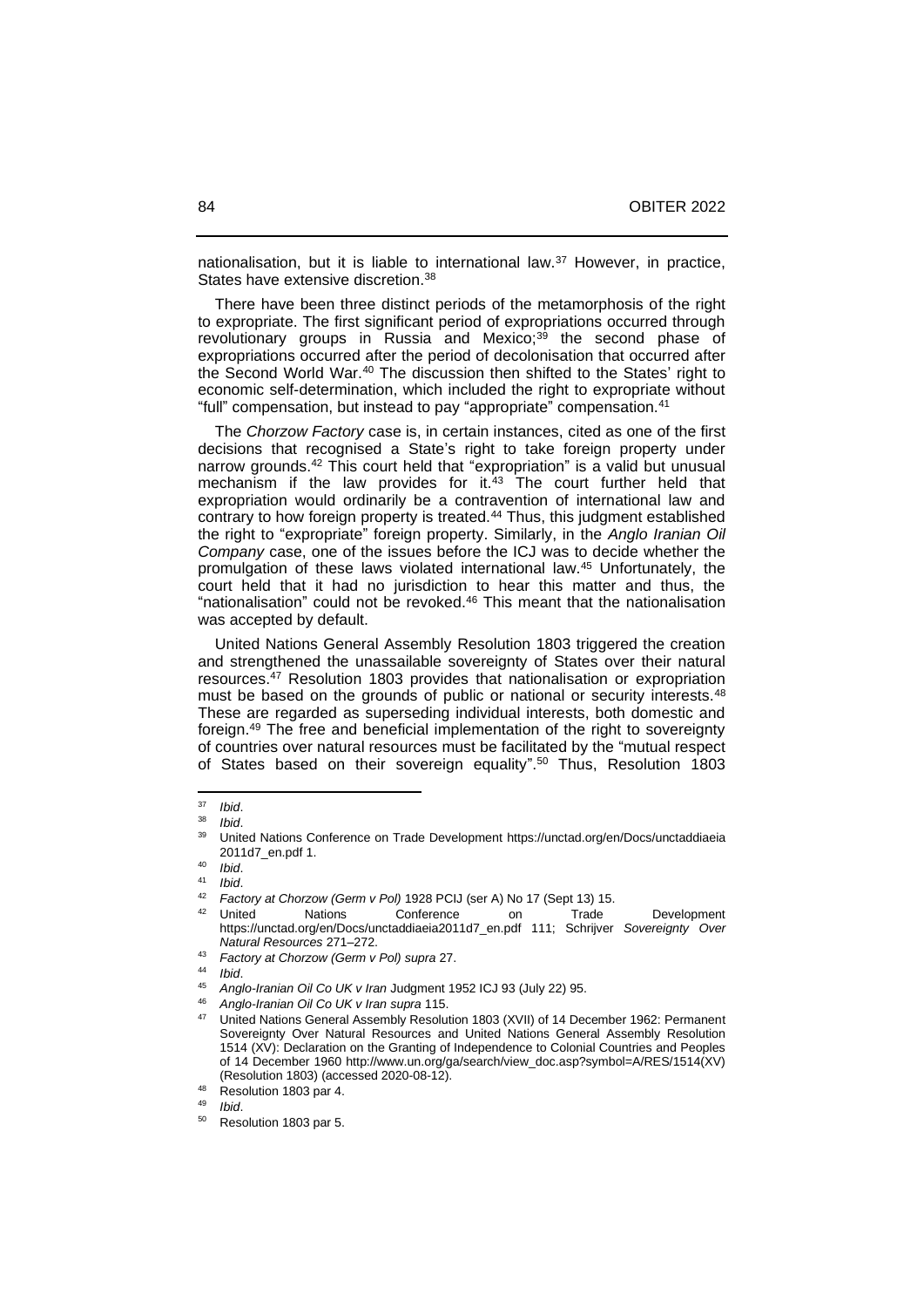authoritatively provides for the right to expropriate based on the right to permanent sovereignty over natural resources.

 In the *Texaco* case, it was held that Resolution 1803 encapsulates the customary law of "nationalisation". <sup>51</sup> It was then held that the right of a State to "nationalise" is universally accepted.<sup>52</sup> It is a consequence of international customary law.<sup>53</sup> This exercise of the right to national sovereignty is regarded as an incidence of the State's territorial sovereignty.<sup>54</sup> Territorial sovereignty affords the State an exclusive power to reorganise its economic policies.<sup>55</sup> It is an essential right of sovereignty for national governments to freely construct an economic and social system.<sup>56</sup> The significance of such a right is, in fact, confirmed by the fact that, in practice, a decision to nationalise is usually made at the highest echelons of government.<sup>57</sup> Thus, the *Texaco* decision explicitly established Resolution 1803 as evincing customary international law.

Resolution 1803 was then affirmed in various judicial pronouncements.<sup>58</sup> First, Resolution 1803 was emphatically endorsed as encapsulating customary international law in the *Sedco* Case.<sup>59</sup> Similarly, in *Aminoil*, the arbitrator held that the legal regime for lawful nationalisation is contained in Resolution 1803.<sup>60</sup> It was then held that Resolution 1803 had received unanimous acceptance by the General Assembly.<sup>61</sup> Similarly, the *Amoco Arbitration* held that Resolution 1803 constitutes customary international law.<sup>62</sup> Thus, Resolution 1803 enjoys support from developing and developed States, and it recognises the right to expropriate foreign property.<sup>63</sup> Overall, there is no doubt that Resolution 1803 and the right to expropriate foreign property enjoy universal judicial support.

 Expropriation has also been accepted by various international agreements. To this end, the UDHR provides that people have the right to own property and not to be "arbitrarily deprived" of their property.<sup>64</sup> Similarly, the African Charter protects the right to property and that this right may only be derogated from in the public interest and under the law.<sup>65</sup> The provisions

<sup>51</sup> *Texaco Overseas Petroleum Co v Libya supra* par 59.

<sup>52</sup> *Ibid*.

<sup>53</sup> *Ibid*.

<sup>54</sup> *Ibid*.

<sup>55</sup> *Ibid*.

<sup>56</sup> *Ibid*.

<sup>57</sup> *Ibid*. <sup>58</sup> Harris *Cases and Materials* 578.

<sup>59</sup> *Sedco (second Interlocutory Award)* (1986)10 Iran-US CTR 634.

The Government of the State of Kuwait v The American Independent Oil Company *(AMINOIL)* YCA 1984 71 ff par 143.

<sup>61</sup> *Ibid*.

<sup>62</sup> *Ibid*; *US Claims Tribunal, Amoco Int'l Finance Corp v Iran supra* par 116.

<sup>63</sup> Harris *Cases and Materials* 579.

Article 17 of the Universal Declaration of Human Rights. Adopted: 10/12/1948.

<sup>65</sup> Article 14 of the African Charter on Human Peoples Rights. Adopted: 1/6/1981. EIF: 21/10/1986. Article 1 of the Protocol to the Convention for the Protection of Human Rights and Fundamental Freedoms. Adopted: 20/03/1952. EIF: 18/5/1954; Article 21 of the American Convention on Human Rights. Adopted: 22/11/1969. EIF: 18/7/1978; Article 17 of the Charter of Fundamental Rights of the European Union. Adopted: 2/10/2000. EIF: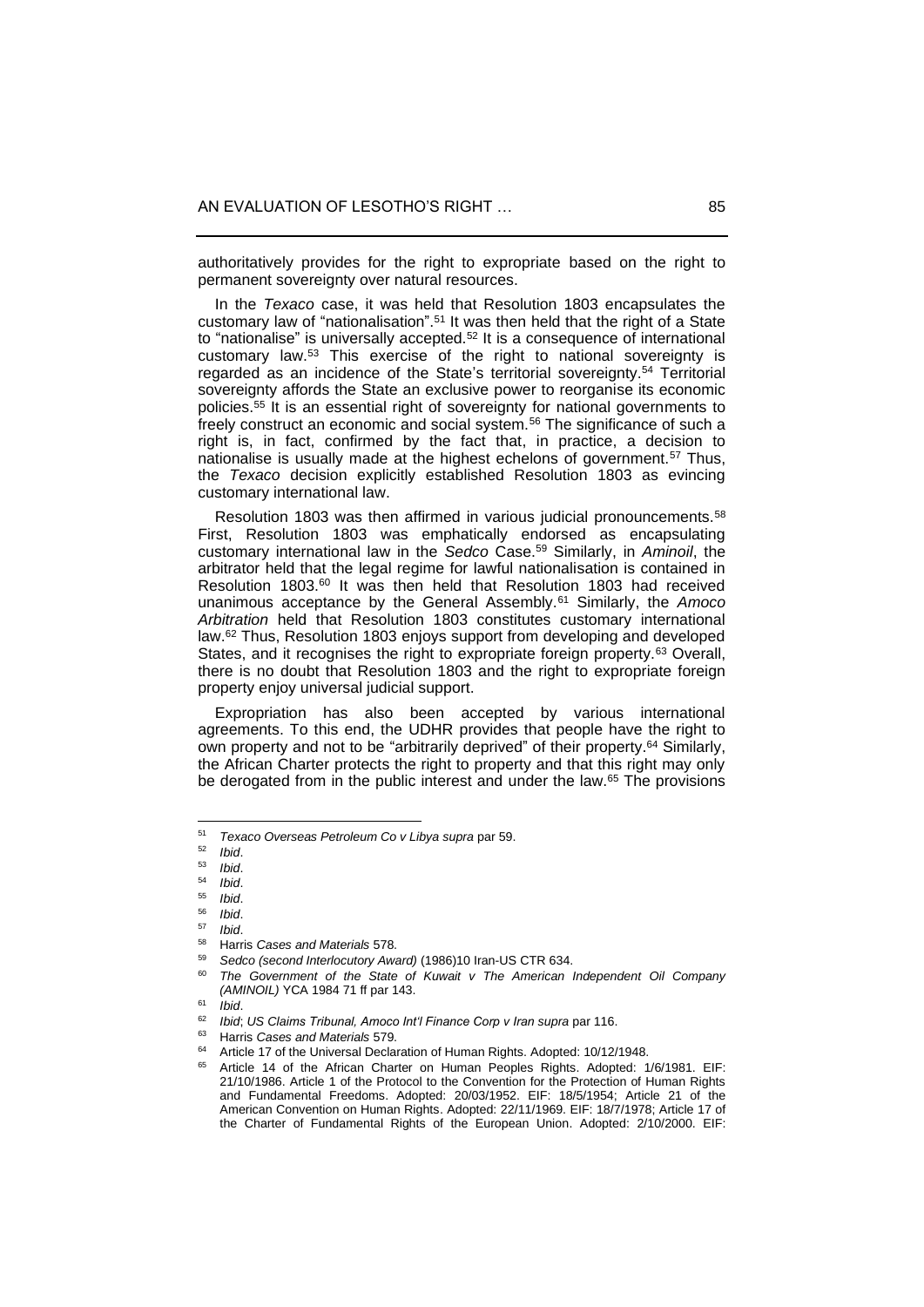of the UDHR and the African Charter bind both South Africa and Lesotho because they have ratified these pertinent instruments.<sup>66</sup> Therefore, there is no doubt that international law prohibits the deprivation of property except according to the rules of property law.<sup>67</sup> These pertinent instruments envisage the deprivation of property in the public interest.<sup>68</sup>

 To this end, the Charter of Economic Rights and Duties of States (CERDS) provides that in the application of the right to permanent sovereignty over natural resources, States have the right to expropriate subject to the payment of "appropriate compensation" taking into account its relevant law.<sup>69</sup> In this regard, the United Nations General Assembly Resolution 3201 provides that the States have the right to expropriate or nationalise as an "expression" of the right to full permanent sovereignty over natural resources.<sup>70</sup>

 In the water context, the United Nations Convention on the Law of Nonnavigational Uses of International Watercourses (UN Watercourses Convention) provides for the payment of compensation in instances whereby the rights of a State have been infringed through "significant harm" in respect of Articles 5 and 6, which provide for equitable and reasonable utilisation.<sup>71</sup> The same provision is made in the Revised Protocol on Shared Watercourses in the Southern African Development Community (Revised Protocol) for compensation to be paid in respect of "significant harm" as a last resort when negotiation and mitigation have failed to alleviate the harm.<sup>72</sup> The Revised Protocol in Article 1 defines "significant harm" as palpable harm that can be established through probative material, which is material. The UN Watercourses Convention does not proffer a definition of the term "significant harm". For purposes of this discussion, it is the author's view that both the UN Watercourses Convention and the Revised Protocol regard compensation as a mechanism of last resort and is not the first option when there has been significant harm as that would have happened in the context of expropriation. By analogy, it can then be argued that international freshwater law recognises the right to compensation in respect of expropriation.

<sup>7/12/2000;</sup> Article 14.1 of the Association of Southeast Asian Nations Comprehensive Investment Agreement. Adopted: 26/2/2009. EIF: 24/2/2012.

<sup>66</sup> *Van Zyl v Government of the Republic of South Africa supra* par 37.

<sup>&</sup>lt;sup>67</sup> *Van Zyl v Government of the Republic of South Africa supra par 38.*<br><sup>68</sup>

<sup>68</sup> *Ibid*.

Article 2.2(c) of the Charter of Economic Rights and Duties of States: United Nations General Assembly Resolution 3281 (XXIX), 12 December 1974 (CERDS); Article IV.1 of the World Bank Guidelines on the Treatment of Foreign Direct Investment, 1993.

United Nations General Assembly 3201 (S-VI): Declaration on the Establishment of a New<br>International Economic Order UNGA Res 3201 (S-VI) (1974) International Economic [http://legal.un.org/avl/pdf/ha/ga\\_3201/ga\\_3201\\_ph\\_e.pdf](http://legal.un.org/avl/pdf/ha/ga_3201/ga_3201_ph_e.pdf) (accessed 2020-08-12) par 4(e).

<sup>71</sup> Kiss and Shelton *International Environmental Law* 3ed (2004) 252; See Article 7 of the United Nations Convention on the Law of Non-navigational Uses of International Watercourses. Adopted: 21/5/1997. EIF: 17/8/2014.

<sup>72</sup> Article 3.10(b) of the Revised Protocol on Shared Watercourses in the Southern African Development Community, 2000. The Revised Protocol in Article 1 defines "significant harm" as non-trivial harm capable of being established by objective evidence without necessarily rising to the level of being substantial.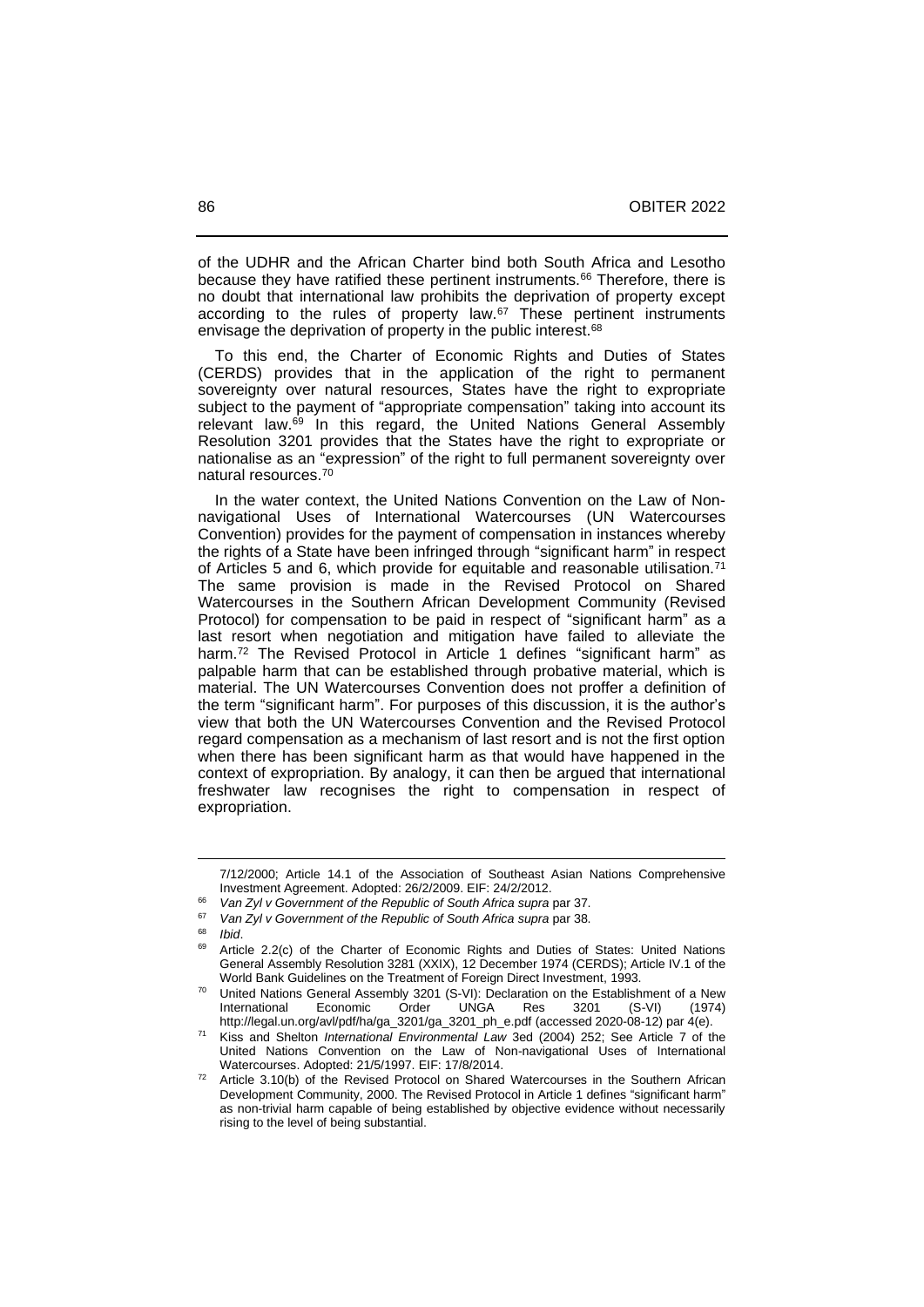Overall, for expropriation to be lawful under international law, the exercise of this sovereign right must comply with the following conditions:

- (a) Property has to be taken for a public purpose;
- (b) On a non-discriminatory basis;
- (c) In accordance with due process of law;
- (d) Accompanied by compensation.<sup>73</sup>

Consequently, there is no doubt that the right to expropriate foreign property enjoys universal support. However, this right to expropriation would need to be conducted through the medium of the domestic law of Lesotho. This then requires an inquiry on the law of Lesotho in this regard. Since it would be the property of South Africa that could be "expropriated", this also necessitates a comparative discussion on the law of expropriation in South Africa.

#### **3 EXPROPRIATION IN THE LHWP**

In this regard, the Constitution of Lesotho guarantees the right to "freedom from arbitrary seizure of property" provided this right does not deny the rights of others.<sup>74</sup> More specifically, section 17 of the Constitution of Lesotho provides that there are three conditions for a valid expropriation under Lesotho law: first, the expropriation must be for "public benefit"; secondly, the "hardship" caused must be reasonably justifiable and lastly, it is subject to the payment of full compensation. However, it has been held that freedom from arbitrary seizure of property is not an absolute right.<sup>75</sup> In short, expropriation is allowed in Lesotho law.

 The right to "expropriate" under the Constitution of Lesotho is entrenched by the right that every person who has an "interest" or "right" over property that has been expropriated, has the right of direct access to the High Court  $for-$ 

- (a) the determination of his interest or right, the legality of the taking of possession or acquisition of the property, interest or right and the amount of any compensation to which he is entitled; and
- (b) the purpose of obtaining prompt payment of that compensation. $76$

This provides for the right of judicial review on the "legality" of an expropriation, which augments the requirement that the expropriation must be through "applicable" law.

In this regard, the LWA provides for the expropriation of water rights.<sup>77</sup> In such an instance, the LWA requires that the government negotiate with the affected parties on the terms of such acquisition and compensation.<sup>78</sup> Similarly, section 5 of the LWA permits the diversion of water from any water

<sup>73</sup> United Nations Conference on Trade Development [https://unctad.org/en/Docs/unctaddiaeia](https://unctad.org/en/Docs/unctaddiaeia%202011d7_en.pdf)  [2011d7\\_en.pdf](https://unctad.org/en/Docs/unctaddiaeia%202011d7_en.pdf) 1.

<sup>&</sup>lt;sup>74</sup> S  $4(1)(m)$  of the Constitution of Lesotho 1993.

<sup>&</sup>lt;sup>75</sup> Tsenoli v Lesotho Revenue Authority (CC5/2009) [2011] LSHC 51 (20 April 2011) 14–18.

 $76$  S 17(1) and s 17(2) of the Constitution of Lesotho.

 $^{77}$  S 30(2) of the LWA.

*Ibid.*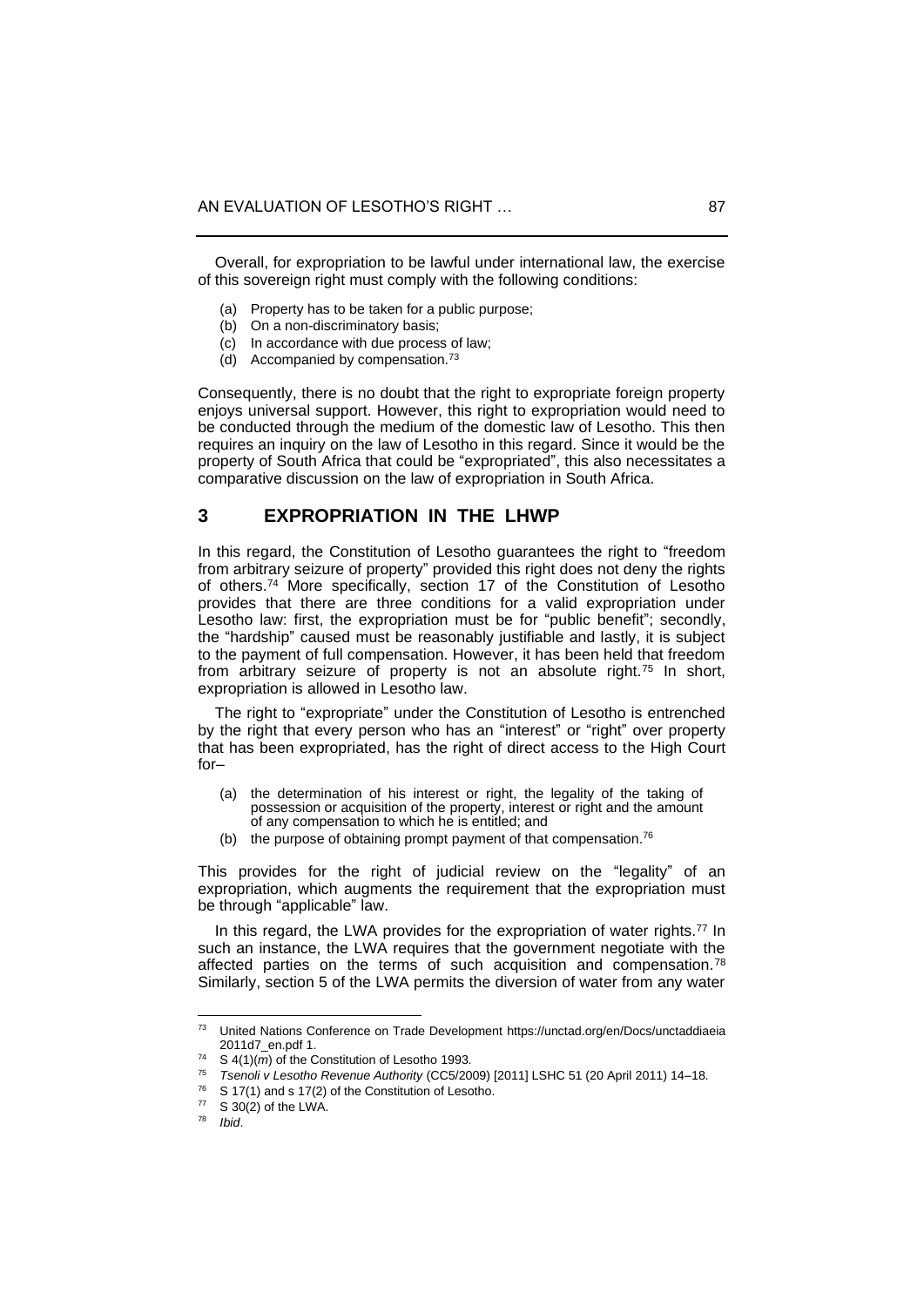source to satisfy "domestic use" needs if there is a conflict of use. This should also be regarded as an expropriation as it could permanently extinguish the interest or rights of South Africa over that water in the LHWP.

 The LWA further provides that if expropriation of land under the Land Act results in a "loss of the right to use water", then the holder of such right to use water can negotiate the terms of that "acquisition" and the compensation.<sup>79</sup> This means that the LWA recognises that expropriation of land can also result in the expropriation of water rights. The phrase "loss of right" read in tandem with the term "acquisition" mirrors the definition of "expropriation" which is the loss of property or rights to property that takes away the substance of the property or the right in the manner contemplated by section 17 of the Constitution of Lesotho. This means that South Africa's water rights in the LHWP can be "compulsorily acquired" or "expropriated" according to the LWA. For purposes of this article, this means that sections 5 and 6 of the LWA permit the expropriation of the water in the LHWP in times of a conflict of use or "emergency". This would be in the interests of public health and, ultimately, public benefit as required by section 17 of the Constitution of Lesotho. There is no doubt that a conflict of uses in the LHWP would justify the "hardship" of South Africa losing its right or interests in the LHWP. This means that Lesotho would be justified to expropriate the LHWP in a conflict of uses subject to the payment of compensation.

 Alternatively, expropriation of the water in LHWP could occur through the expropriation of land. According to the Land Act of Lesotho, land can be expropriated if it is not held under a lease for "public purposes". <sup>80</sup> The Land Act further provides that one of the reasons for expropriation based on a public purpose is for "water reservoirs". <sup>81</sup> This would permit the expropriation of the Orange River in times of a conflict of uses. The Minister is also entitled, after consulting with the relevant allocating body, to expropriate land if it is in the "public interest" that land is required for purposes of development.<sup>82</sup> This land could invariably have water. Land can be expropriated in the "public interest" for the development of agriculture by modern farming methods, construction or development of a new residential, commercial or industrial precinct, or development or reconstruction of existing built-up area.<sup>83</sup> In this way, the *Moletsane* case provides that the Land Act demands that the expropriation must specify a purpose; otherwise, it will be deemed arbitrary.<sup>84</sup> Therefore, the Lesotho Land Act goes further than the Constitution of Lesotho in that it provides for expropriation both for "public purposes" and in the "public interest". Significantly, the Lesotho Land Act could be used to subtly expropriate water from the LHWP.

 It bears mention that "expropriation" under the Lesotho Land Act is premised on the following principles:

 $^{79}$  S 30(3) of LWA.<br><sup>80</sup> S 49(1) of the L

<sup>80</sup> S 49(1) of the Lesotho Land Act 8 of 2010<https://lesotholii.org/ls/legislation/num-act/2010/8> (accessed 2020-01-20).

<sup>81</sup> S 50(1)(*c*) of the Lesotho Land Act.

 $82 \quad S$  51(1) of the Lesotho Land Act.<br> $83 \quad S$  51(2) of the Lesotho Land Act.

S 51(2) of the Lesotho Land Act.

<sup>84</sup> *Moletsane v Attorney General* (CIV/APN/163/2001) (CIV/APN/163/2001) [2004] LSHC 123 (18 October 2004) 64.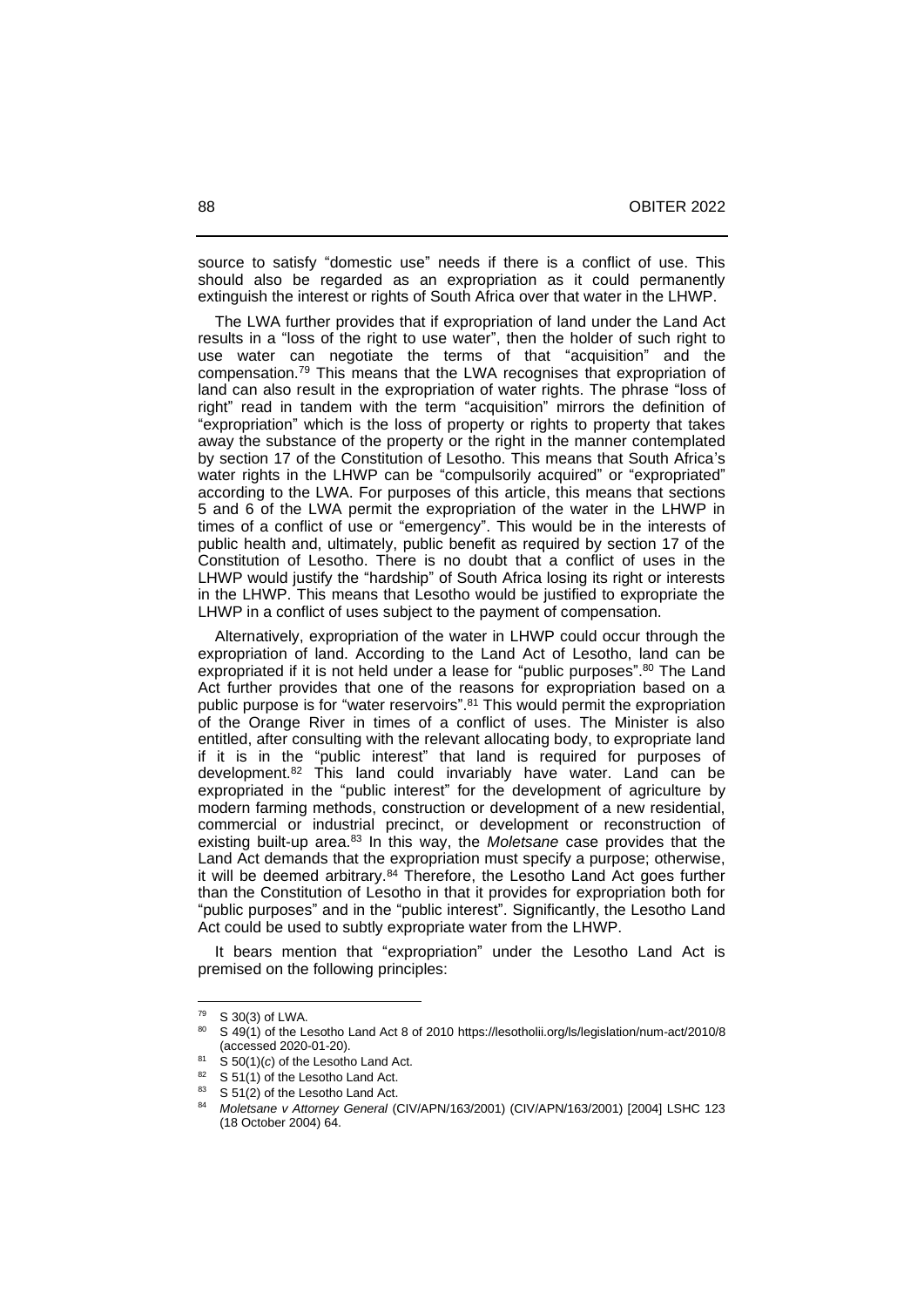- (a) the Government shall first negotiate with the holder of land rights, which are the subject of potential expropriation and resort to expropriation only upon failure of the negotiations due to the unreasonableness of the holder of the rights to the land;
- (b) prior adjudication of the land proposed for expropriation and other lands, whether adjoining or not as may be affected by the expropriation;
- (c) payment or settlement of compensation as provided for in Part X of the Land Act and under the regulations;
- (d) a party whose land rights are the subject of expropriation by the Government shall have the right to seek review from the Land Court against any decision of the Government in this regard.<sup>85</sup>

It follows then that there is a right to expropriate foreign property under Lesotho law. In fact, expropriations have been occurring under the LWA and the Lesotho Land Act in the LHWP. Thus, there is a huge possibility Lesotho could expropriate the entire LHWP joint venture. It is imperative then, to have a peek at South African law to predict the points of dispute between South Africa and Lesotho if the latter decides to expropriate the LHWP. This approach is also sound in that the LHWP is regulated by the LHWP together with the domestic legislation of both countries.

 In this respect, when considering any expropriation under South African law, section 25(1) of the Constitution of the Republic of South Africa, 1996 (Constitution) is the point of departure. <sup>86</sup> Section 25 of the Constitution reads:

- "(1) No one may be deprived of property except in terms of law of general application, and no law may permit arbitrary deprivation of property.
- (2) Property may be expropriated only in terms of law of general application-(a) for a public purpose or in the public interest; and
	- (b) subject to compensation, the amount of which and the time and manner of payment of which have either been agreed to by those affected or decided or approved by a court."

The construal of this section must uphold the values that inform an "open and democratic society based on human dignity, equality, and freedom".<sup>87</sup> International law should be considered and foreign law may be consulted.<sup>88</sup> The object of section 25 should be to protect current private property rights and to promote the public interest.<sup>89</sup> These are potentially conflicting imperatives and will be difficult to achieve, particularly concerning natural resources such as water and land.

 The word "expropriate" in South African law generally refers to the process whereby a State organ takes property for a public purpose and this

S 52 of the Lesotho Land Act.

<sup>86</sup> *Haffejee NO v eThekwini Municipality* 2011 (12) BCLR 1225 (CC) (25 August 2011) par 29; *First National Bank of SA Limited t/a Wesbank v Commissioner for the South African Revenue Services; First National Bank of SA Limited t/a Wesbank v Minister of Finance* 2002 (4) SA 768 (*FNB*) par 60.

<sup>87</sup> *Haffejee NO v eThekwini Municipality supra* par 29.

*Ibid*; s 39 of the Constitution.

<sup>89</sup> *Haffejee NO v eThekwini Municipality supra* par 31.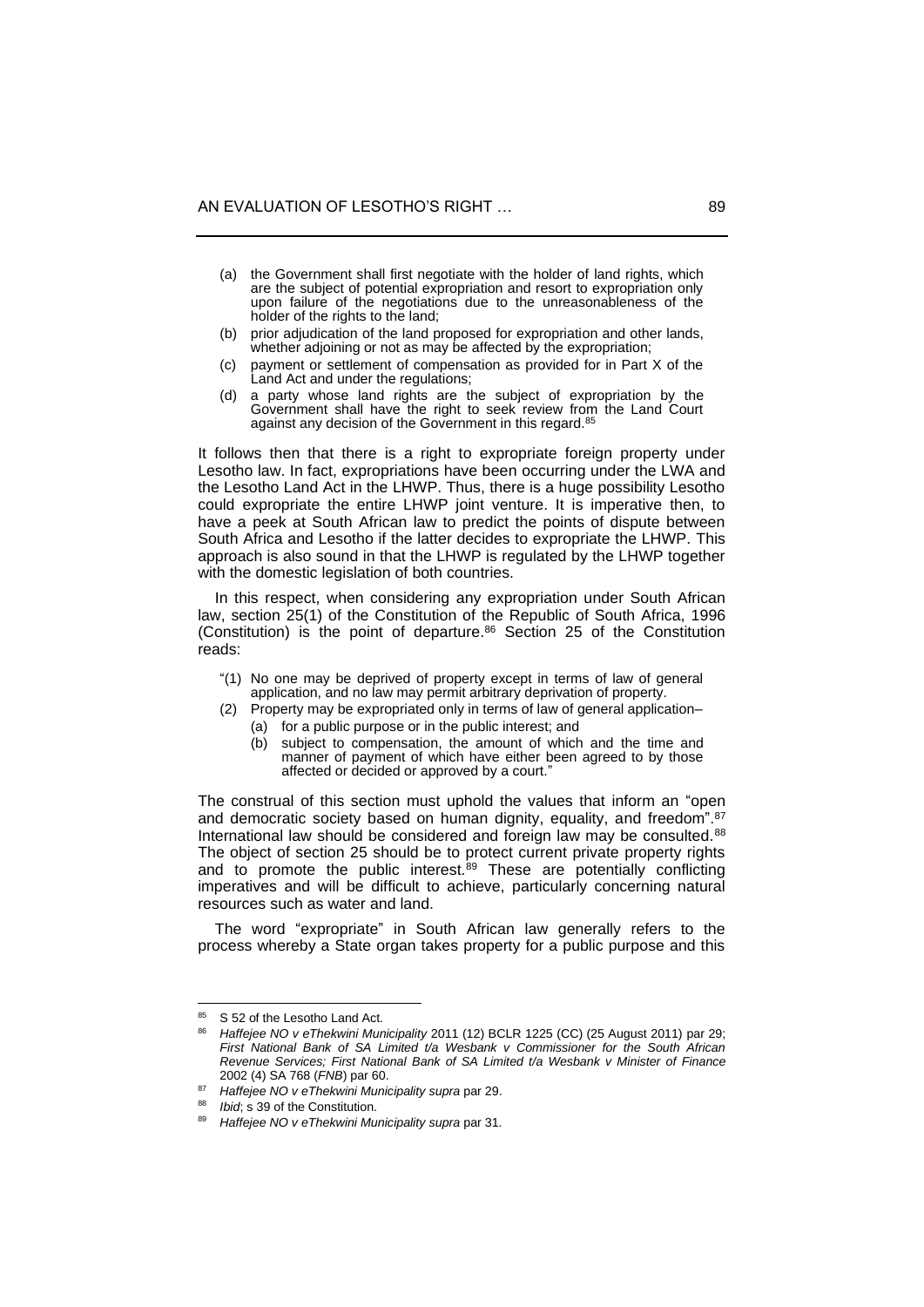is normally accompanied by the payment of compensation.<sup>90</sup> To prove "expropriation", a litigant must prove that the State has acquired the essence of what it was deprived of.<sup>91</sup> Expropriation occurs through State compulsion and without the authority of the affected owner.<sup>92</sup> A legislative intention to permit expropriation without compensation will not be construed without explicit words or plain suggestion or in accordance with section 25(2) of the Constitution.<sup>93</sup> The nub of expropriation is regulated by subsections 25(2) and 25(3) of the Constitution.<sup>94</sup> Furthermore, the rights acquired by the State do not have to be identical to the rights lost.<sup>95</sup> However, there must be an adequate connection or material similarity between what has been lost and what will be taken.<sup>96</sup> A mutual exchange is not a *sine qua non* of this process.<sup>97</sup>

 In essence, "expropriation" requires "deprivation" which causes the property to be taken by the State.<sup>98</sup> In the same breath, in *Msiza v Director-General for the Department of Rural Development and Land Reform* it was held that for section 25 of the Constitution to apply, it must first be found that such "deprivation" amounts to an act of "expropriation".<sup>99</sup> "Deprivation" refers to the "sacrifices that holders of private property rights may have to make without compensation", whereas "expropriation" refers to the State taking property in the public interest subject to the payment of compensation.<sup>100</sup> Thus, "deprivation" in terms of section 25 includes expunging a right enjoyed in the past, and "expropriation" is an element of this.<sup>101</sup> This "deprivation" always occurs when property or rights in this regard are acquired or materially impaired, but this is not the case with "expropriation". <sup>102</sup> If the

Harksen v Lane NO 1998 (1) SA 300 (7 October 1997) par 31; see Van der Walt "Striving for the Better Interpretation ‒ A Critical Reflection on the Constitutional Court's *Harksen* and *FNB* Decisions on the Property Clause" 2004 121 *SALJ* 854 862.

<sup>91</sup> *Minister of Minerals and Energy v Agri South Africa* 2012 (9) BCLR 958 (SCA) (31 May 2012) par 58.

<sup>92</sup> *Arun Property Development (Pty) Ltd v City of Cape Town* [2014] ZACC 37 par 58; see Slade "The Effect of Avoiding the *FNB* Methodology in Section 25 Disputes" 2019 40 *Obiter* 36 44, where it is argued that the *FNB* case approach can be avoided in certain instances; Van der Walt 2004 *SALJ* 875.

<sup>93</sup> *Arun Property Development (Pty) Ltd v City of Cape Town supra* par 59; see Marais "Common-Law Presumption, Statutory Interpretation and Section 25(2) of the Constitution ‒ A Tale of Three Fallacies. A Critical Analysis of the Constitutional Court's Arun Judgment" 2016 3 *SALJ* 629 642‒645.

Dugard and Seme "Property Rights in Court: An Examination of Judicial Attempts to Settle Section 25's Balancing Act Re Restitution and Expropriation" 2018 34 *SAJHR* 33 34.

<sup>95</sup> *Minister of Minerals and Energy v Agri South Africa supra* par 58.

<sup>96</sup> *Ibid*.

<sup>97</sup> *Ibid*.

<sup>98</sup> *Minister of Minerals and Energy v Agri South Africa supra* par 59. For further discussion in this regard, see Van der Walt 2004 *SALJ* 867; Van der Walt and Botha "Coming to Grips With the New Constitutional Order: Critical Comments on *Harksen v Lane NO*" 1998 13 SAPL 17-41; Mostert "The Distinction Between Deprivations and Expropriations and the Future of the 'Doctrine' of Constructive Expropriation in South Africa" 2003 19 *SAJHR* 567‒592.

<sup>99 2016 (5)</sup> SA 513 (LCC) (5 July 2016) par 6.<br>100 Minister of Minerals and Energy v Agri South

<sup>100</sup> *Minister of Minerals and Energy v Agri South Africa supra* par 48.

<sup>101</sup> *Ibid*.

<sup>102</sup> *Ibid*; Marais "When does State Interference with Property (Now) Amount to Expropriation? An Analysis of the Agri SA Court's State Acquisition Requirement (Part II)" 2015 7 *PER/PELJ* 3033 3033; Marais "When does State Interference with Property (Now) Amount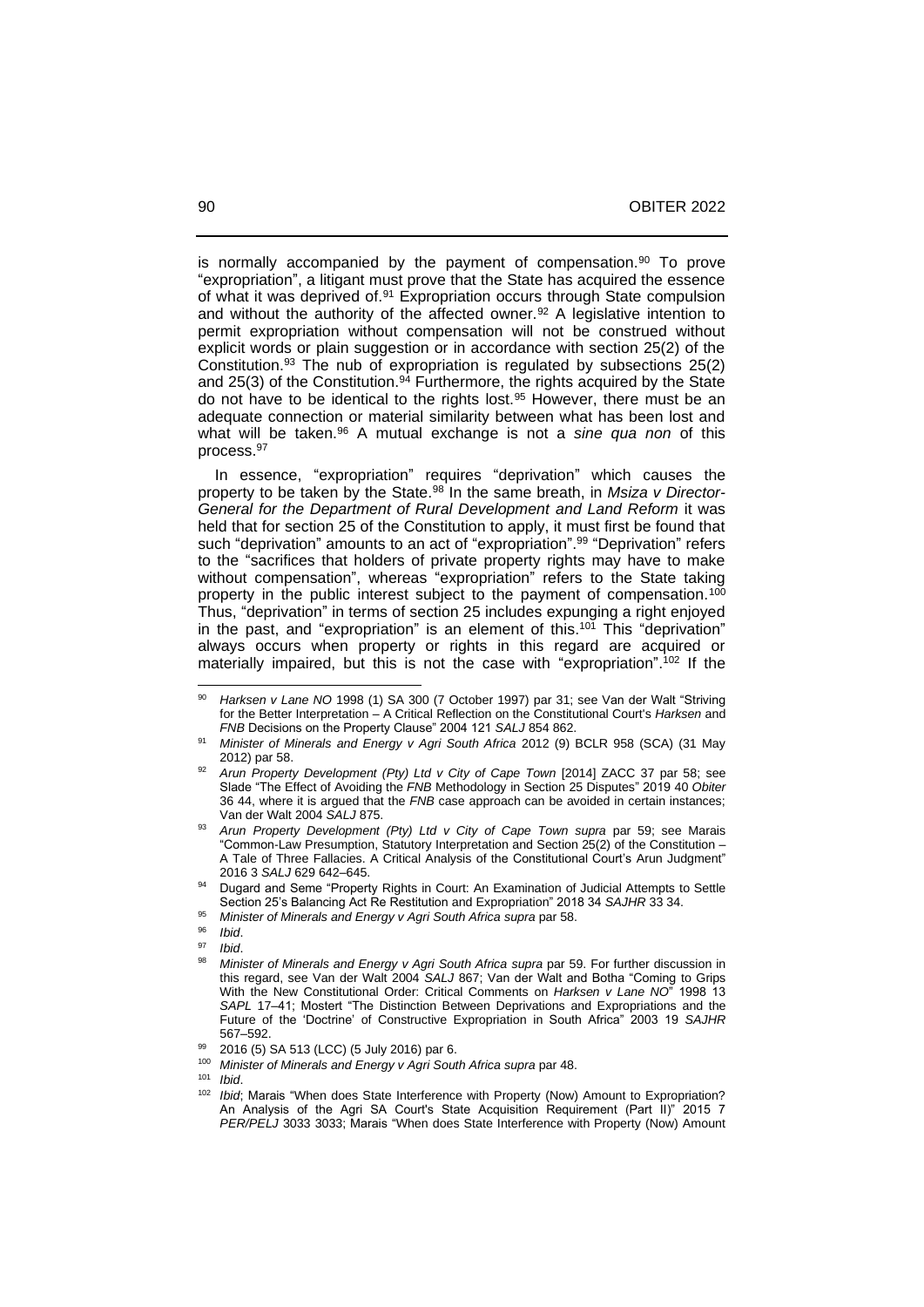"deprivation" constitutes an "expropriation", then it must comply with the inquiry under section 25(2)(*a*) and provide for compensation under section  $25(2)(b)$ .<sup>103</sup> Section  $25(2)(a)$  of the Constitution provides that expropriation must either be done in the "public interest" or for a "public purpose" whereas section 25(2)(*b*) provides that the expropriation requires the payment of compensation. This means that a clear distinction between "expropriation" and "deprivation" is crucial because the former requires compensation, whereas the latter does not.

 Furthermore, the *FNB* case confirms that alleged violations of section 25 of the Constitution must first be in accordance with section 25(1) prior to triggering sections 25(2) and (3).<sup>104</sup> Infringement contemplated in section 25(1) of the Constitution is restricted to establishing whether the deprivation of property is "arbitrary", within the meaning of that concept as employed in section 25(1).<sup>105</sup> A deprivation is "arbitrary" within the confines of section 25 when section 25(1) does not avail "sufficient reason" for that specific deprivation or is procedurally unfair.<sup>106</sup> "Sufficient reason" is to be established as follows:

- (a) It is to be determined by evaluating the relationship between means employed, namely the deprivation in question, and ends sought to be achieved, namely the purpose of the law in question;
- (b) A complexity of relationships has to be considered;
- (c) In evaluating the deprivation in question, regard must be had to the relationship between the purpose for the deprivation and the person whose property is affected;
- (d) In addition, regard must be had to the relationship between the purpose of the deprivation and the nature of the property as well as the extent of the deprivation in respect of such property;
- (e) Generally speaking, when the deprivation in question embraces all the incidents of ownership, the purpose for the deprivation will have to be more compelling than when the deprivation embraces only some incidents of ownership and those incidents only partially;
- (f) Depending on such interplay between variable means and ends, the nature of the property in question and the extent of its deprivation, there may be circumstances when sufficient reason is established by, in effect, no more than a mere rational relationship between means and ends; in others this might only be established by a proportionality evaluation closer to that required by section 36(1) of the Constitution;
- (g) Whether there is sufficient reason to warrant the deprivation is a matter to be decided on all the relevant facts of each particular case, always

to Expropriation? An Analysis of the Agri SA Court's State Acquisition Requirement (Part I)" 2015 3 *PER/PELJ* 2983 2983; Swemmer "Muddying The Waters – The Lack of Clarity Around the Use of s 25(1) of the Constitution: *Shoprite Checkers (Pty) Limited v Member of the Executive Council for Economic Development, Environmental Affairs and Tourism: Eastern Cape"* 2017 33 *SAJHR* 286 294.

<sup>103</sup> *FNB supra* par 59; see Dugard and Seme 2018 *SAJHR* 43, who criticise the Constitutional court's approach on amongst other reasons, the basis that it may justify arbitrary derivation of property and they question the relevance of s 36 of the Constitution in light of the internal limitation in s 25(1).

<sup>104</sup> Boggenpoel "Compliance with Section 25(2)(*b*) of the Constitution: When Should Compensation for Expropriation Be Determined?" 2012 129 *SALJ* 605 611.

<sup>105</sup> *FNB supra* par 61.

<sup>106</sup> *FNB supra* par 100.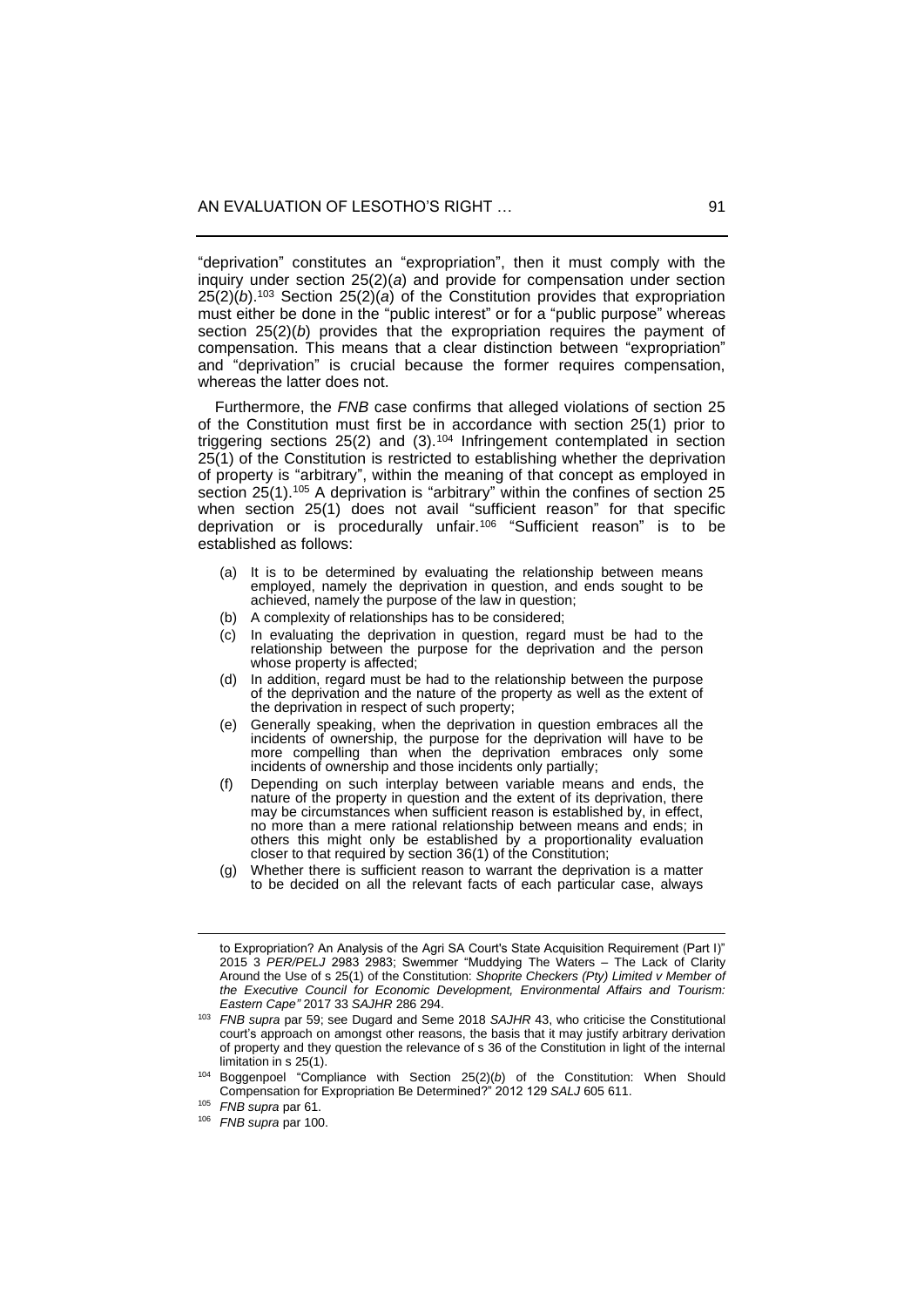bearing in mind that the enquiry is concerned with "arbitrary" in relation to the deprivation of property under section 25.<sup>107</sup>

It can be seen that these listed factors presumably elaborate on the "public purpose" or "public interest" requirement of section 25(2)(*a*) of the Constitution. This is because, in the language of the Constitution, an "expropriation" would be "arbitrary" if it was not in the "public interest" or "public purpose". However, these factors must not be seen as a "check-list" since the courts are required to "balance" the rights in question. 108

 This discussion invariably posits the question as to the meaning of the terms "public interest" and "public purpose" within the scope of section 25 of the Constitution. The "public purpose" requirement for expropriation is endorsed as a rule of international law.<sup>109</sup> It has been held that international law provides for expropriation for public purposes.<sup>110</sup> Under international law, "public purpose" connotes that the reason for the expropriation must be based on a licit welfare objective and not private or unlawful gains.<sup>111</sup> The "public purpose" requirement is determined according to the law when the expropriation occurred.<sup>112</sup> It is immaterial whether or not the purport of the measure is successfully achieved.<sup>113</sup> Equally, an expropriation that was not designed for a "public purpose" will not become lawful if the property that has been taken starts serving a "public purpose" in the future.<sup>114</sup> To this end, the Constitution does not define the term "public purpose". This gap is plugged by the Expropriation Act, which provides that "public purposes" include all objectives related to the implementation of any law by a State organ.<sup>115</sup> It is argued that this wide formulation is meant to give government flexibility.<sup>116</sup> Regard must also be had to the fact that this illuminates the duty imposed by section 25 not to elevate private property rights over the State's

<sup>107</sup> *Ibid*; *Staufen Investments (Pty) Ltd v Minister of Public Works* (756/2017) [2018] ZAECPEHC 51 (25 September 2018) par 37; see Marais 2015 *PER/PELJ* 2983-3031; see Hoops "The Alternative-Project Argument in the Context of Expropriation Law (Part 2)" 2017 1 *TSAR* 70 83.

<sup>&</sup>lt;sup>108</sup> Kruger "Arbitrary Deprivation of Property: An Argument for the Payment of Compensation by the State in Certain Cases of Unlawful Occupation" 2014 131 *SALJ* 328 339.

<sup>109</sup> United Nations Conference on Trade Development [https://unctad.org/en/Docs/unctaddiaeia](https://unctad.org/en/Docs/unctaddiaeia%202011d7_en.pdf)  [2011d7\\_en.pdf](https://unctad.org/en/Docs/unctaddiaeia%202011d7_en.pdf) 28.

<sup>110</sup> *Van Zyl v Government of the Republic of South Africa supra* par 39.

<sup>111</sup> United Nations Conference on Trade Development [https://unctad.org/en/Docs/unctaddiaeia](https://unctad.org/en/Docs/unctaddiaeia%202011d7_en.pdf)  [2011d7\\_en.pdf](https://unctad.org/en/Docs/unctaddiaeia%202011d7_en.pdf) 28-29.

<sup>112</sup> United Nations Conference on Trade Development [https://unctad.org/en/Docs/unctaddiaeia](https://unctad.org/en/Docs/unctaddiaeia%202011d7_en.pdf)  [2011d7\\_en.pdf](https://unctad.org/en/Docs/unctaddiaeia%202011d7_en.pdf) 31.

<sup>113</sup> *Ibid*.

*Ibid*; see Viljoen "Substantive Adjudication of the Decision to Expropriate Property" 2017 2 *STELL LR* 444 454.

<sup>&</sup>lt;sup>115</sup> S 1 of the Expropriation Act 63 of 1975; Hoops "Specificity of Expropriation Statutes as a Safeguard Against Third-Party Transfers For Economic Development: Lessons From German Law For New Expropriation Legislation in South Africa?" 2016 4 *SALJ* 788 789‒792.

<sup>116</sup> Slade "Public Purpose or Public Interest and Third-Party Transfers" 2014 17 *PER/PELJ* 167 180.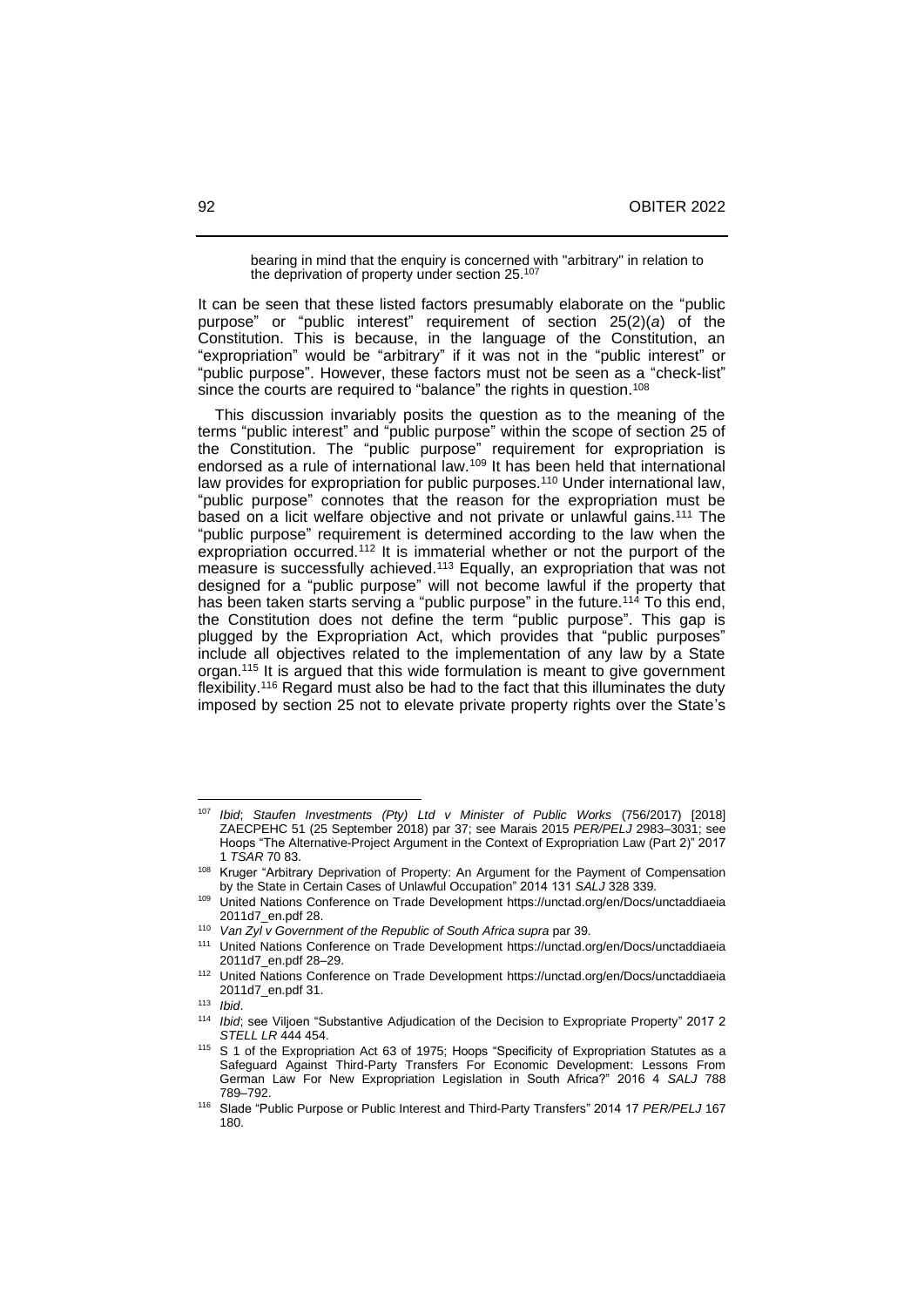social responsibilities.<sup>117</sup> It has been cautioned that this public purpose must survive the act of expropriation to be valid.<sup>118</sup>

 It must be borne in mind that the history of South Africa does not permit the elevation of individual property rights at the expense of the paramount duty to ensure equitable access to natural resources.<sup>119</sup> There is no doubt that expropriation by the State that is carried out in the private interest is unlawful.<sup>120</sup> However, section 25(4) of the Constitution confirms that expropriation for the benefits of a private individual is allowed in respect of land reform.<sup>121</sup> This is because the purpose of the expropriation supersedes the interests of an individual as it is for public benefit.<sup>122</sup> This approach is in line with the public interest to ensure redistribution of resources, which is the essence of section 25 of the Constitution.<sup>123</sup> Thus it has been opined that "expropriation" is a necessary instrument in a modern democratic society in that it ensures organised development.<sup>124</sup>

 In respect of "public interest", the Constitution provides that the "public interest" includes the pursuit of land reform and equitable access to all South Africa's natural resources.<sup>125</sup> Aside from land reform, this implies that to prove that expropriation is in the "public interest", one must prove that the measure ensures fair access to natural resources. In this regard, the National Environmental Management Act (NEMA) provides that the Minister of Environmental Affairs may, expropriate any property, subject to compensation, for any purpose under this Act, if that purpose is a "public purpose" or is in the "public interest". <sup>126</sup> The compensation contemplated in the NEMA must be done according to section 25(3) of the Constitution.<sup>127</sup> More directly, section 81(1) of the Water Services Act 108 of 1997 (WSA), and section 64(1) of the National Water Act 36 of 1998 (NWA), provide for expropriation of "property", i.e. including water and water rights, with the latter statute demanding that it must be in the "public interest" or "public purpose". <sup>128</sup> Both the NWA and WSA require that these expropriations be in line with the Expropriation Act. This would permit expropriation in a conflict of uses to ensure that there is enough water for "domestic uses", i.e.,

<sup>117</sup> *Minister of Minerals and Energy v Agri South Africa supra* par 62.

<sup>118</sup> Van der Walt and Slade "Public Purpose and Changing Circumstances: *Harvey v Umhlatuze Municipality & Others*" 2012 129 *SALJ* 219 233.

<sup>119</sup> *Minister of Minerals and Energy v Agri South Africa supra* par 62.

<sup>120</sup> *Msiza v Director-General for the Department of Rural Development and Land Reform supra* par 15.

<sup>121</sup> *Msiza v Director-General for the Department of Rural Development and Land Reform supra* par 14.

<sup>122</sup> *Msiza v Director-General for the Department of Rural Development and Land Reform supra* par 15; Boggenpoel 2012 *SALJ* 613.

<sup>123</sup> *Msiza v Director-General for the Department of Rural Development and Land Reform supra* par 15.

<sup>124</sup> Gray "Human Property Rights: The Politics of Expropriation" 2005 16 *STELL LR* 398 399; *Waters v Welsh Development Agency* 2004 1 WLR 1304 par 1.

<sup>&</sup>lt;sup>125</sup> S 25(4)(a) of the Constitution; see Du Plessis "The (Shelved) Expropriation Bill b16-2008: An Unconstitutional Souvenir or an Alarmist Memento?" 2011 22 *STELL LR* 352 359.

<sup>126</sup> S 36(1) of the Act 107 of 1998.

<sup>127</sup> S 36(3) of the NEMA.

<sup>128</sup> See further, Couzens "Expropriation as a Weapon For Environmental Protection in South Africa" 2010 127 *SALJ* 18 22‒24.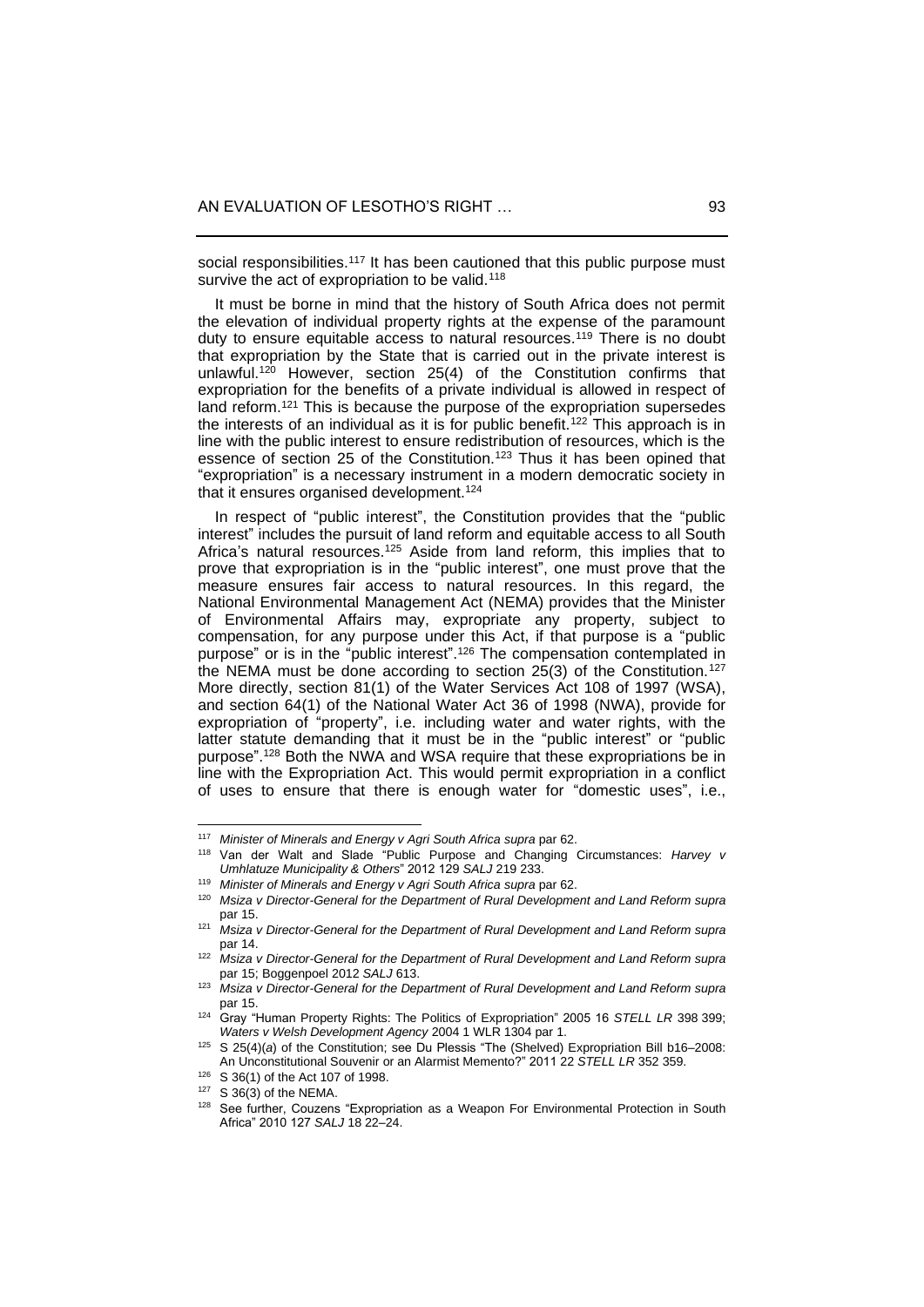*including* water that is diverted or taken from a watercourse for personal and household needs, as is contemplated by sections 1, 5, and 6 of the LWA. Overall, it can be argued that the "public purpose" denotes government purposes while "public interest" refers to purposes that are to the advantage of the public.<sup>129</sup> It is conceivable to argue then, that the purposes of government and the public should coincide, and thus, these terms are the same.

 Furthermore, if expropriation is "arbitrary", the consequent limitation or deprivation must be evaluated in terms of section 36 of the Constitution.<sup>130</sup> The availability of less restrictive means to achieve the same purpose is relevant to this inquiry.<sup>131</sup> This means that more is required to prove "expropriation" even though there is a correlation and no clear line of separation between sections 25(1) and 25(2).<sup>132</sup> Consequently, section 25 of the Constitution prohibits the "arbitrary deprivation" of property and it allows for the expropriation of property under the following conditions: First, the expropriation must be according to a "law of general application" and secondly, it must be implemented for a "public purpose" or in the "public interest". <sup>133</sup> Thirdly, the time and manner of the compensation that must be paid must either be agreed to by those affected or must be decided on by a court and must also be "just and equitable". <sup>134</sup> The question of whether expropriation has indeed occurred must be done on a case-by-case basis.<sup>135</sup> This is so because the acquisition is likely to occur in different ways.<sup>136</sup>

 The provisions of the Protection of Investment Act 22 of 2015 (PIA) must be considered concerning nationalisation/expropriation. This is because the PIA provides that investors have the right to property as provided by section 25 of the Constitution.<sup>137</sup> This means that their property may not be expropriated without the safeguards and conditions provided for by section 25 of the Constitution. Significantly, the PIA provides that foreign investors and their investments must be treated the same as South African investors in "like circumstances".<sup>138</sup> This means that any privilege, advantage, or benefit accorded to South African investors must be given to all foreign investors in "like circumstances". For purposes of the PIA, "like circumstances" include the following factors amongst others:

- (*a*) effect of the foreign investment on the Republic, and the cumulative effects of all investments;
- (*b*) sector that the foreign investments are in;
- (*c*) aim of any measure relating to foreign investments;

<sup>129</sup> Slade "Public Purpose or Public Interest and Third-Party Transfers" 2014 17 *PER/PELJ* 167 187.

<sup>130</sup> *Staufen Investments (Pty) Ltd v Minister of Public Works supra* par 37.

<sup>131</sup> *Staufen Investments (Pty) Ltd v Minister of Public Works supra* par 39.

<sup>132</sup> *Minister of Minerals and Energy v Agri South Africa supra* par 48 and 67; *Ethekwini Municipality v Haffejee NO; Haffejee NO v eThekwini Municipality* [2010] 2 All SA 358 (KZD) par 22.

<sup>133</sup> *Ethekwini Municipality v Haffejee NO; Haffejee NO v eThekwini Municipality supra* par 22.

<sup>134</sup> *Ibid*.

<sup>135</sup> *Minister of Minerals and Energy v Agri South Africa supra* par 64.

<sup>136</sup> *Ibid*.

<sup>137</sup> S 10 of the PIA.

<sup>138</sup> S 8 of the PIA.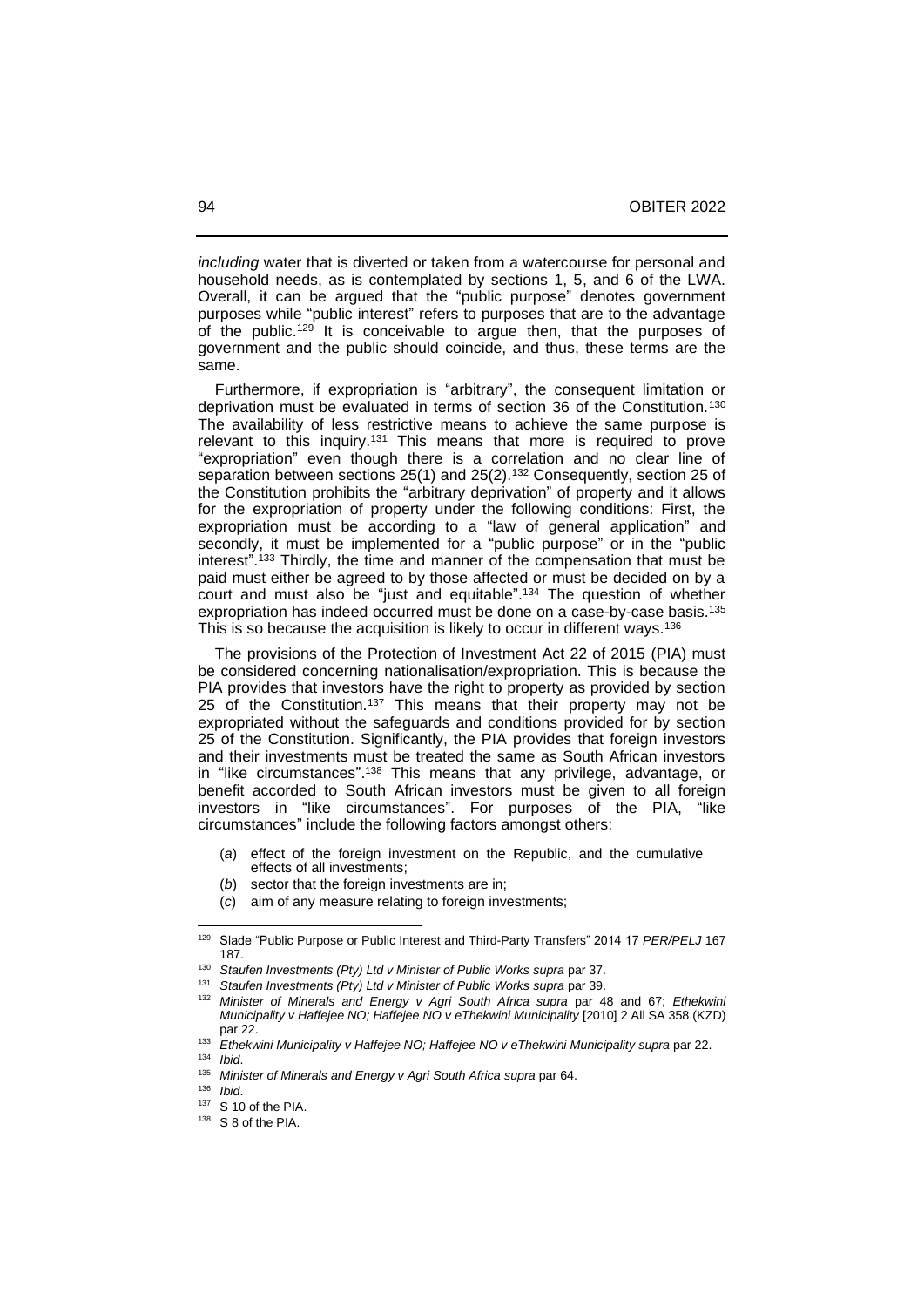(*d*) direct and indirect effect on the environment.<sup>139</sup>

This list is obviously not exhaustive as seen by the use of the word "including". Each factor is given equal weight in this assessment.<sup>140</sup> This provision is particularly significant for the LHWP. First, the PIA provides that an "investment" for purposes of this Act, includes "any lawful enterprise established, acquired or expanded by an investor in accordance with the laws of the Republic, committing resources of economic value over a reasonable period of time, in anticipation of profit". <sup>141</sup> This would include the LHWP venture. In respect of the notion of amending the Constitution to provide for expropriation without compensation or even that the Constitution could indeed provide for this, it is the author's submission that the national treatment provision could be employed to argue for discriminatory treatment of foreign nationals. The factors listed as implicitly disqualifying one from equal treatment under the "like circumstances" criteria are extensive and ambiguous such that they could be manipulated to justify a reason why the government decided not to grant due compensation for expropriation. It is argued that this provision has the effect of negating the national treatment clause in section 8 of the PIA, which accords equal treatment for foreign investors and domestic investors.<sup>142</sup> This is compounded by the inadequate "physical protection" that is afforded by section 9 of the PIA that makes such protection subject to the "availability of resources" and "capacity". <sup>143</sup> It is noteworthy that the PIA also analyses the effect of the "investment" on the environment. This is ambiguous. However, it is presumed that if an "investment" irreparably harms the environment, then it will not be treated like other investments.

 It is poignant that there is a widely held view that the PIA was prompted by the *Foresti* case, which despite not making any findings on the merits of the case, exposed South Africa to the jurisdiction of an international tribunal on its natural resources.<sup>144</sup> Thus, many commentators have opined that the PIA was promulgated to negate the unpalatable prospect of subjugating South Africa's control of its natural resources to an international tribunal.<sup>145</sup>

 $139$  S 8(2) of the PIA.

 $140$  S 8(3) of the PIA.

<sup>141</sup> S 2(1)(*a*) of the PIA.

<sup>142</sup> Qumba "Safeguarding Foreign Direct Investment in South Africa: Does the Protection of Investments Act Live Up to its Name?" 2018 25 *South African Journal of International Affairs* 341 347.

<sup>143</sup> Qumba 2018 *South African Journal of International Affairs* 349.

<sup>144</sup> *Piero Foresti, Laura de Carli v Republic of South Africa* ICSID Case No ARB(AF)/07/1.

<sup>145</sup> Qumba "South Africa's Move Away From International Investor-State Dispute: A Breakthrough or Bad Omen For Investment in the Developing World?" 2019 52 *De Jure* 358 360; Ngobeni "The African Justice Scoreboard: A Proposal to Address Rule of Law Challenges in the Resolution of Investor-state Disputes in the Southern African Development" 2019 LII CILSA 1-21; Kondo "A Comparison with Analysis of the SADC FIP Before and After its Amendment" 2017 20 *PER/PELJ* 1 17; Mhlongo "A Critical Analysis of the Protection of Investment Act 22 of 2015" 2019 34 *SAPL* 1 3; Picker "Legal Protection of Property under the Protection of Investment Act 22 of 2015" 2018 17 Acta Juridica 17–42: Schlemmer "Dispute Settlement in Investment-Related Matters: South Africa and the BRICS" 2018 112 *American Journal of International Law Unbound* 212 213; Government of the Republic of South Africa "Bilateral Investment Treaty Policy Framework Review: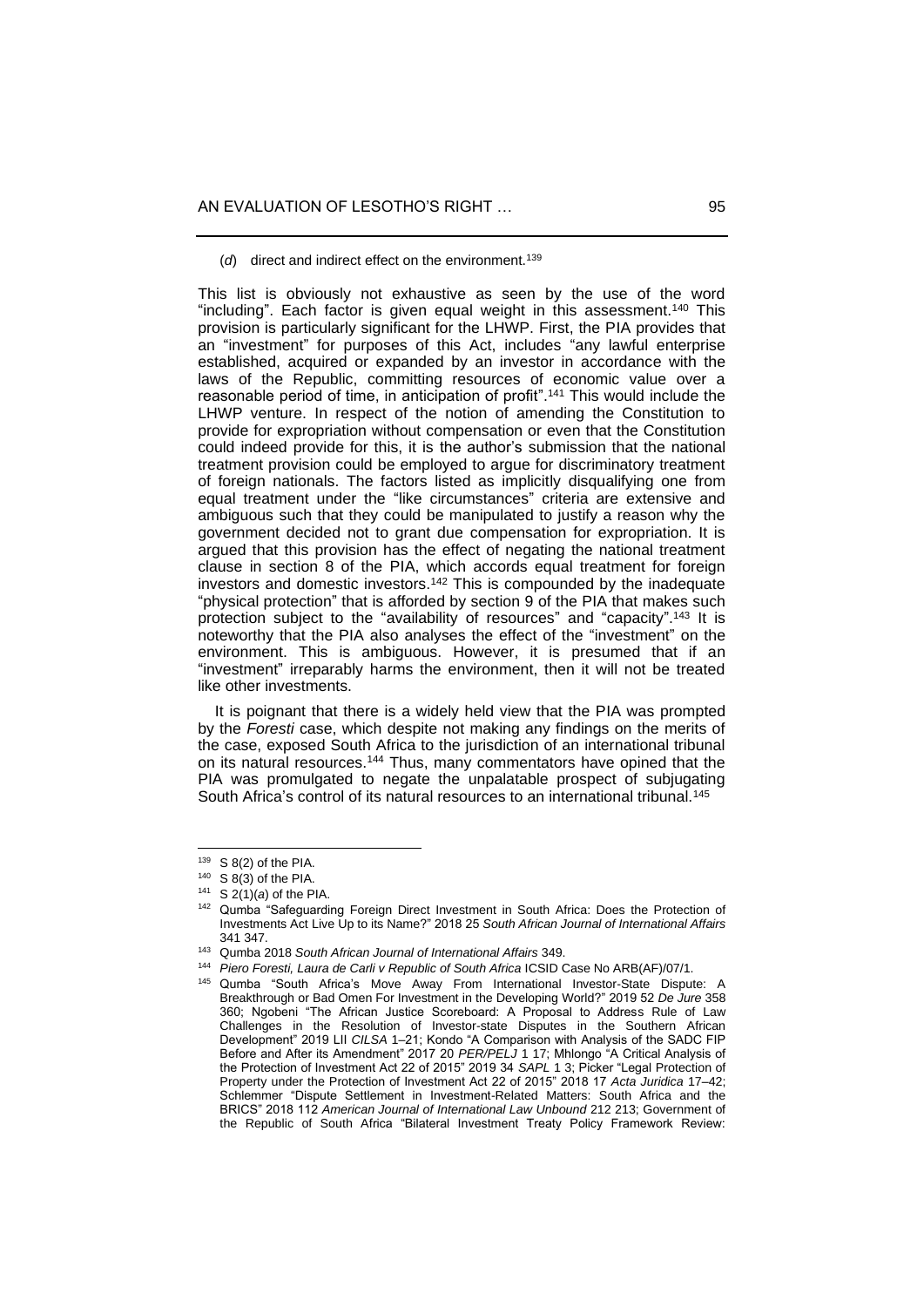The last requirement for an expropriation to be valid is that it must be coupled with "compensation". <sup>146</sup> Different approaches to valuation may be used to establish the amount of compensation.<sup>147</sup> There is no proof in treaty law that States can refuse to pay compensation or freely establish the amount of compensation.<sup>148</sup> It actually requires the payment of compensation and prescribes the amount of compensation.<sup>149</sup> International law provides that where the property of a foreigner has been expropriated, then "prompt, adequate and effective" compensation should be made in the case of expropriation of a specific property.<sup>150</sup> This means that nationalisation/expropriation requires compensation for the affected persons. To this end, section 17(*c*) of the Constitution of Lesotho provides that expropriation requires prompt payment of "full" compensation. In this regard, the LWA provides that where the compulsory acquisition of land is required, compensation must be made according to the Land Act.<sup>151</sup> On this score, the Lesotho Land Act provides that in instances where land is expropriated, the affected person must be paid compensation at "market value". <sup>152</sup> This further highlights the notion that the expropriation of land will sometimes also entail the expropriation of water and water rights.

 In the same breath, the Lesotho Land Act provides that in evaluating compensation, regard must be had-

- (a) to the value of the property as certified by an odd number of valuers one of whom shall be the Government valuer, having regard to the present and replacement value; and
- (b) to the expenses incidental to any necessary change of residence or of place of business.<sup>153</sup>

This means that "market value" under the Land Act takes precedence in the determination of compensation.

 On the contrary, the Constitution takes a different approach to the issue of "market value" and its place in determining compensation. The Constitution provides that the "amount of the compensation and the time and manner of payment should be just and equitable, reflecting an equitable balance between the public interest and the interests of those affected". 154 "Relevant circumstances" in this regard include amongst others:

- (i) the current use of the property;
- (ii) the history of the acquisition and use of the property;
- (iii) the market value of the property;

Government Position Paper" (2009) [http://pmg-assets.s3-website-eu-west-](http://pmg-assets.s3-website-eu-west-1.amazonaws.com/docs/090626trade-bi-lateralpolicy.pdf)[1.amazonaws.com/docs/090626trade-bi-lateralpolicy.pdf](http://pmg-assets.s3-website-eu-west-1.amazonaws.com/docs/090626trade-bi-lateralpolicy.pdf) (accessed 2020-08-22).

<sup>146</sup> United Nations Conference on Trade Development [https://unctad.org/en/Docs/unctaddiaeia](https://unctad.org/en/Docs/unctaddiaeia%202011d7_en.pdf)  [2011d7\\_en.pdf](https://unctad.org/en/Docs/unctaddiaeia%202011d7_en.pdf) 40.

<sup>147</sup> *Ibid*.

<sup>148</sup> Schrijver *Sovereignty Over Natural Resources* 278.

<sup>149</sup> *Ibid*.

<sup>150</sup> *Van Zyl v Government of the Republic of South Africa supra* par 39.

<sup>151</sup> S 30(1) of the LWA.

<sup>&</sup>lt;sup>152</sup> S 56 of the Lesotho Land Act.

<sup>&</sup>lt;sup>153</sup> S 58(2) of the Lesotho Land Act.

<sup>154</sup> S 25(3) of the Constitution; *Haffejee NO v eThekwini Municipality supra* par 38.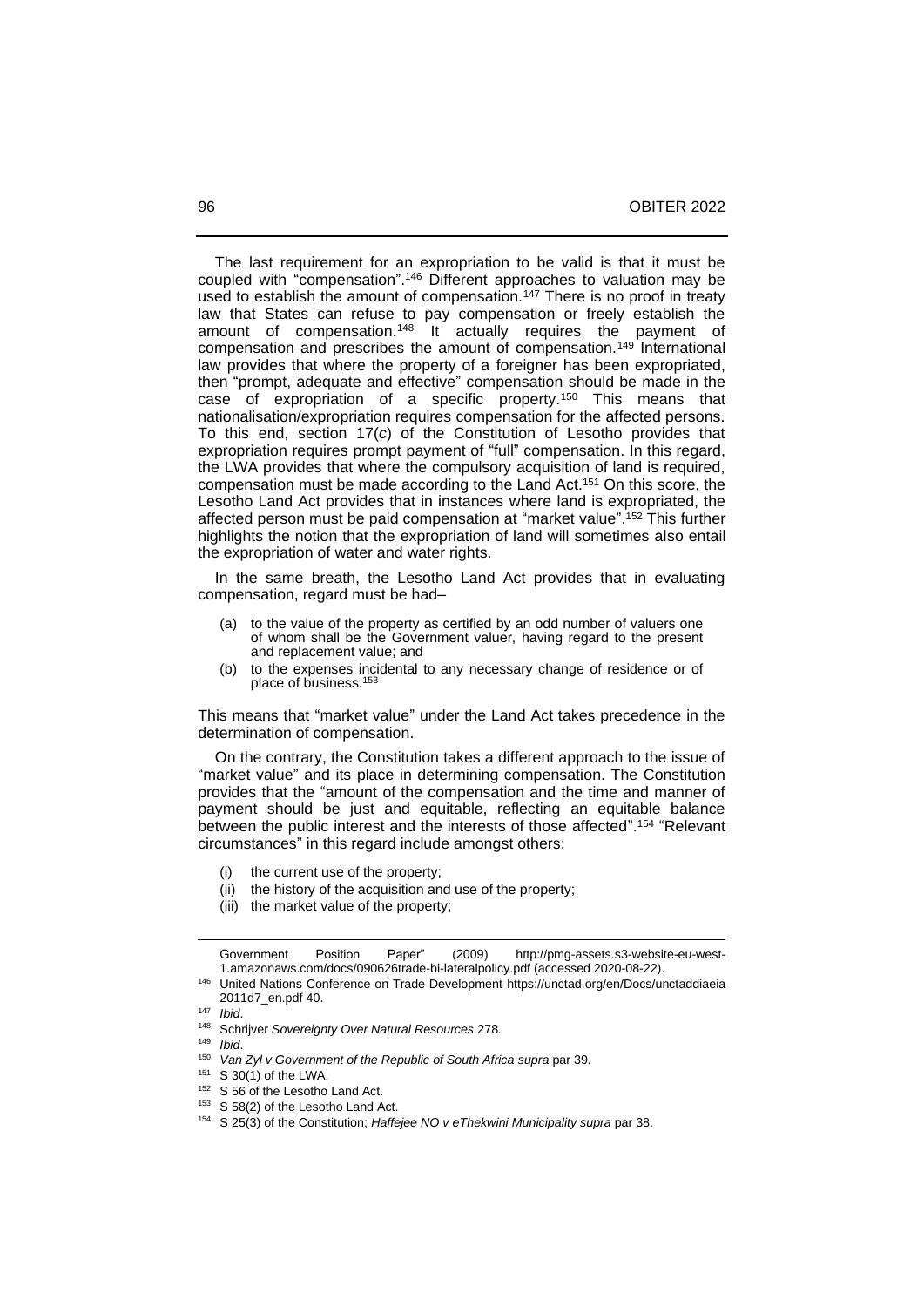(iv) and the purpose of the expropriation.<sup>155</sup>

These factors identified in section 25(3) are not hierarchical.<sup>156</sup> Market value is usually considered as the point of departure to the analysis because it is the most concrete factor in all of the elements specified in section 25(3).<sup>157</sup> This does not mean that market value is the most significant factor in the evaluation of just and equitable compensation; the goal is to ascertain compensation that is "just and equitable", not to establish the market value of the property.<sup>158</sup> Thus, market value acts variable, which would achieve an equitable balance between the public and private interest.<sup>159</sup>

 Consequently, it has been held that there is a two-leg process to determining compensation: first, establishing the market value of the property and secondly, deducting from or increasing the amount of the market value, as the context requires.<sup>160</sup> The ethos for this two-leg approach is that there is no specific method for calculating elements that hinge on equity.<sup>161</sup> This marks a departure from the Lesotho approach. In practice, South African law uses "market value" as the "starting point" of the compensation determination, but it is not on its own, dispositive of the amount of compensation to be paid.<sup>162</sup>

 In this regard, the Expropriation Act, which was promulgated during the apartheid era, provides that market value is the formula for establishing compensation payable to an individual whose property has been expropriated by the State.<sup>163</sup> However, the Expropriation Act does say that the amount of compensation must reflect the aggregate of the market value of the expropriated property and the actual financial loss caused by the expropriation and if it is a right, the amount lost by the expropriation of the right.<sup>164</sup> It bears mention here that the Expropriation Act is regarded as in conflict with the Constitution in that it emphasises the "willing seller to a willing buyer" principle, which disavows this principle.<sup>165</sup>

 Furthermore, the obligation to compensate requires that the owner of the expropriated property "may not be in a better or worse plight as a result of

<sup>155</sup> *Haffejee NO v eThekwini Municipality supra* par 38.

<sup>156</sup> *Msiza v Director-General for the Department of Rural Development and Land Reform supra* par 33.

<sup>157</sup> *Ibid*.

<sup>158</sup> *Ibid*; see in this regard, Van der Walt "The State's Duty to Pay 'Just and Equitable' Compensation for Expropriation: Reflections on the *Du Toit* Case" 2005 122 *SALJ* 765 772‒776.

<sup>159</sup> *Msiza v Director-General for the Department of Rural Development and Land Reform supra* par 35.

<sup>160</sup> *Msiza v Director-General for the Department of Rural Development and Land Reform supra* par 34.

<sup>161</sup> *Msiza v Director-General for the Department of Rural Development and Land Reform supra* par 36.

<sup>162</sup> Van Wyk "Compensation For Land Reform Expropriation" 2017 1 *TSAR* 21 26.

<sup>163</sup> *Msiza v Director-General for the Department of Rural Development and Land Reform supra* par 32.

<sup>164</sup> S 12(1) of the Expropriation Act; *Du Toit v Minister of Transport* 2006 (1) SA 297 (CC) par 33; see further, Van Wyk 2017 *TSAR* 23.

<sup>165</sup> Dugard and Seme 2018 *SAJHR* 41.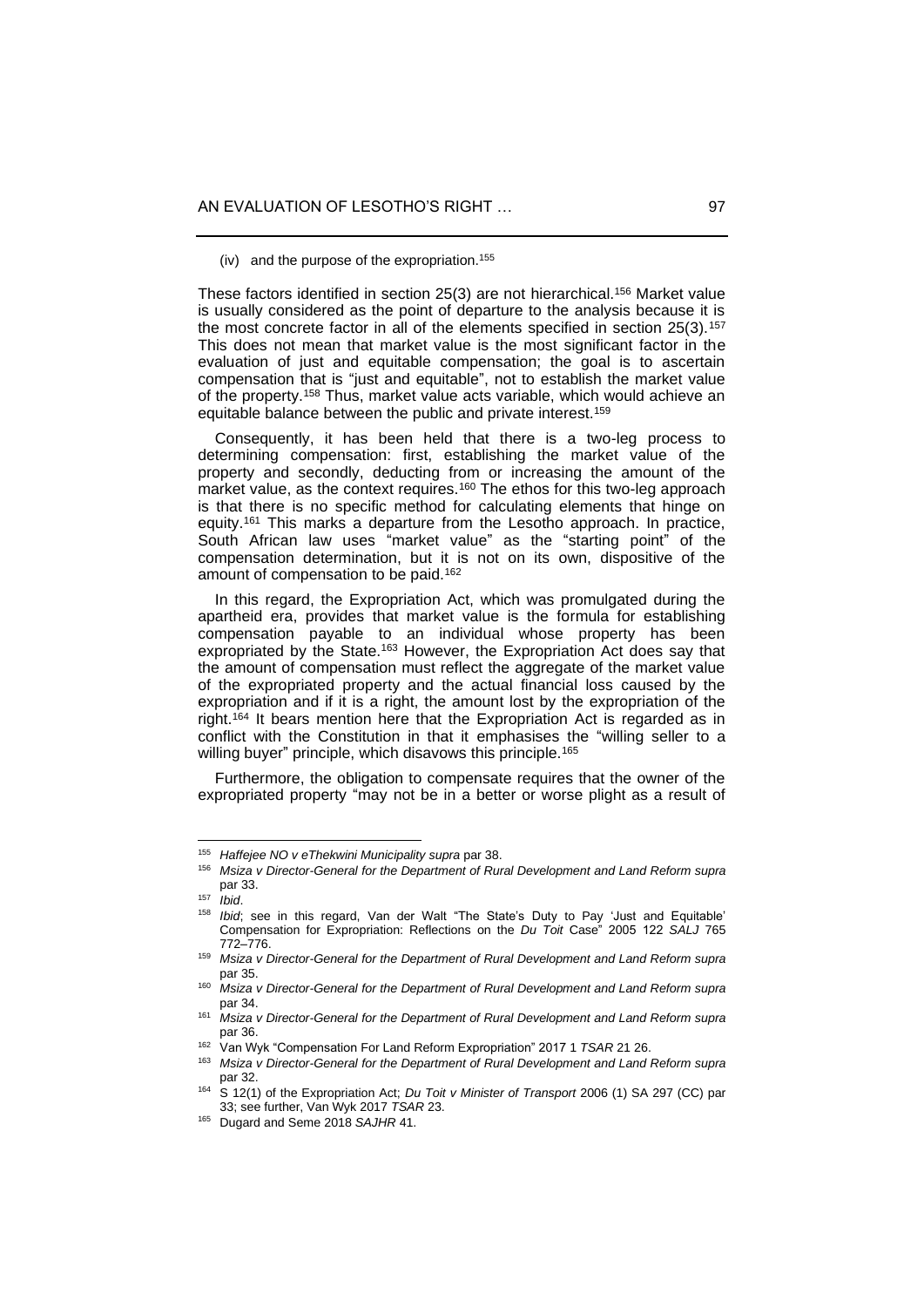the act of expropriation".<sup>166</sup> The affected person must be returned to the same position they were prior to the expropriation through a financial award and the equivalent in value should be given to cover the property lost.<sup>167</sup> Thus, courts are of the view that the value of a property "is its value in the owner's hands and not in the hands of the expropriator". <sup>168</sup> In a similar domain, the PIA provides that expropriation of foreign property must be determined according to section 25 of the Constitution.<sup>169</sup> Qumba submits that this greatly compromises the protection afforded to foreign investments.<sup>170</sup> Overall, the Constitution rejects the market-driven method of compensation in cases of expropriation.<sup>171</sup> Market value is merely one of the factors under deliberation in this regard.<sup>172</sup> Thus, compensation, which is less than the market value, may be in accordance with the Constitution if it is "just and equitable".<sup>173</sup> This could open the door for the expropriation of foreign investments without compensation.<sup>174</sup> This would have significant implications for South Africa's rights under the LHWP.

 The Lesotho Land Act also provides that compensation must in all instances of compulsory acquisition, be paid before the expropriation is concluded.<sup>175</sup> The Constitution of Lesotho does not explicitly provide for compensation prior to expropriation as it requires a "prompt" payment of compensation.<sup>176</sup> This is vague, and it is unclear whether this refers to "prompt" payment before or after the expropriation. In this regard, section 25 of the Constitution allows for compensation prior to a valid expropriation, but the opposite is equally conceivable.<sup>177</sup> Thus, it has been held that section 25 of the Constitution permits the interpretation that compensation must occur before expropriation.<sup>178</sup> In the same vein, it has been held that the Expropriation Act does not require that the amount of compensation and the time and manner of payment be established before expropriation takes effect.<sup>179</sup> However, the transfer of ownership and possession of the affected

<sup>178</sup> *Ibid*.

<sup>166</sup> *City of Cape Town v Helderberg Park Development (Pty) Ltd* 2007 (1) SA 1 (SCA) par 21.

<sup>167</sup> *Ibid*.

<sup>168</sup> *Ibid*.

 $^{169}$  S 10 of the PIA.<br> $^{170}$  Qumba 2018 So

<sup>170</sup> Qumba 2018 *South African Journal of International Affairs* 352.

<sup>171</sup> *Msiza v Director-General for the Department of Rural Development and Land Reform supra* par 32.

<sup>172</sup> *Ibid*.

<sup>173</sup> *Ibid*.

See further, Sibanda "Amending Section 25 of the South African Constitution to Allow For Expropriation of Land Without Compensation: Some Theoretical Considerations of the Social-Obligation Norm of Ownership" 2019 35 SAJHR 129-146; Van der Schyff "Constructive Appropriation – The Key to Constructive Expropriation? Guidelines From Canada" 2007 XL *CILSA* 306 320; Thabo Mbeki Foundation "What Then About Land Expropriation Without Compensation? The National Democratic Revolution Must Resolve the Intimately Inter-Connected Land and National Questions!" 2018 53 *Journal of Public Administration* 285‒309; Viljoen "Expropriation Without Compensation: Principled Decision-Making Instead of Arbitrariness in the Land Reform Context (Part 1)" 2020 1 TSAR 35-48; Viljoen "Expropriation Without Compensation: Principled Decision-Making Instead of Arbitrariness in the Land Reform Context (Part 2)" 2020 2 *TSAR* 259-270.

<sup>&</sup>lt;sup>175</sup> S 60 of the Lesotho Land Act.

<sup>&</sup>lt;sup>176</sup> S 17(1)(*c*) of the Constitution of Lesotho.

*Haffejee NO v eThekwini Municipality supra par 35.* 

<sup>179</sup> *Haffejee NO v eThekwini Municipality supra* par 14.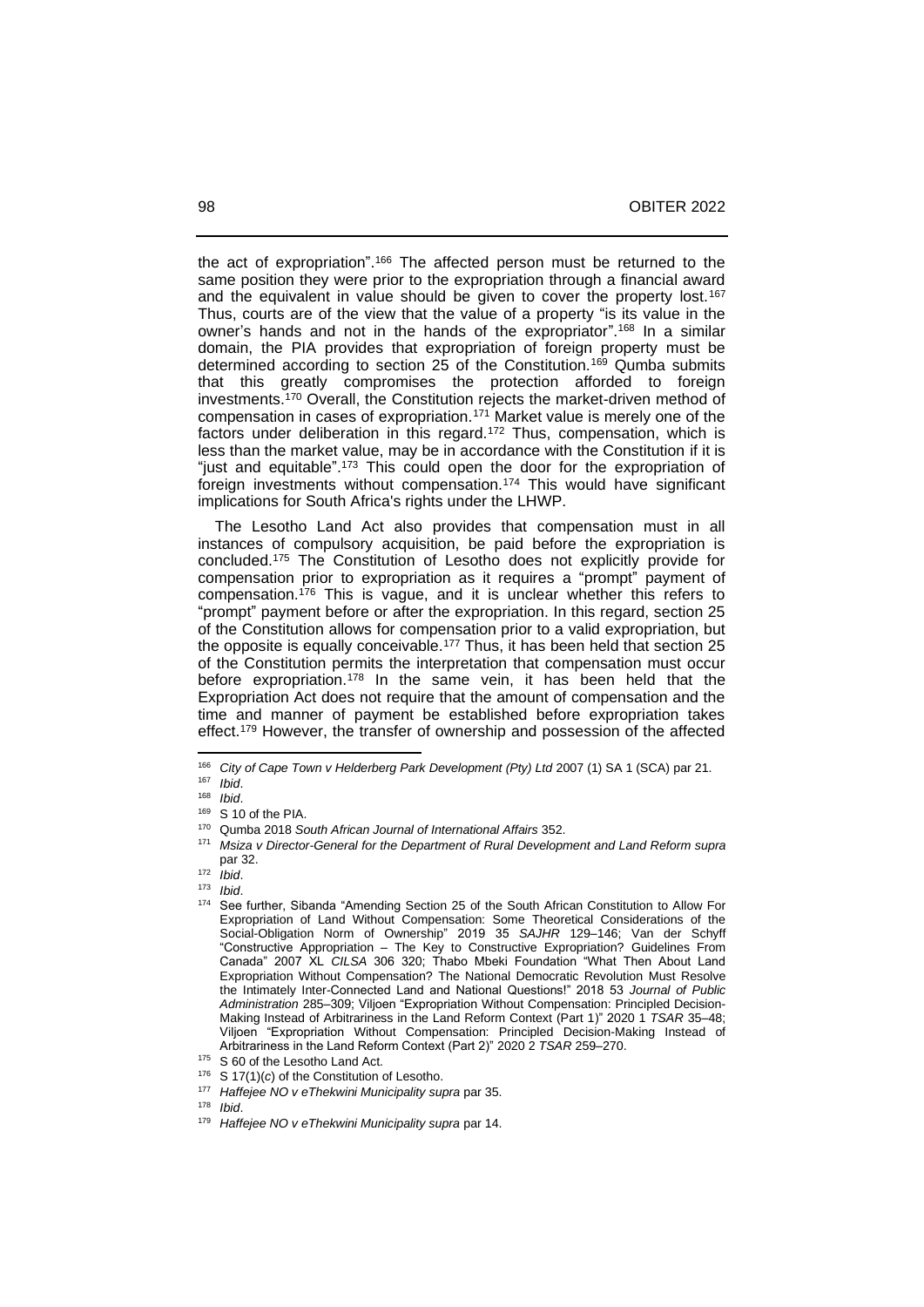property may occur prior to that determination.<sup>180</sup> The duty to pay compensation is a requirement for expropriation, but not a prerequisite for its implementation.<sup>181</sup> Thus in South African law, compensation can be paid before or after the "expropriation".

 In this regard, international law provides that an act of expropriation complying with the requirements established by international law "constitutes a lawful act of the State, and the duty to pay compensation is the consequence of the legal exercise of a recognised sovereign right of a State". <sup>182</sup> This requirement may be complied with from the beginning or after litigation when expropriation is determined.<sup>183</sup> Failure to pay any compensation for a direct expropriation can be fatal to the legality of an expropriation.<sup>184</sup> However, this is not the case when a measure in question is an "indirect expropriation".<sup>185</sup> The duty to pay compensation should only occur as a result of a finding of expropriation.<sup>186</sup> The obligation to compensate is conferred on the entity conducting the expropriation.<sup>187</sup> Thus, under Lesotho law, compensation should be paid prior to expropriation, which is in line with international law and South African law.

 Furthermore, the standards of compensation differ for both countries. South African law provides for "just and equitable" compensation, whereas Lesotho and the LHWP provide for "full" compensation.<sup>188</sup> To this end, Article 7.18 of the LHWP provides that the LHDA must ensure that all the local communities in Lesotho that are "affected" by the project, be enabled to maintain a standard of living not inferior to that which existed at the time of the first disturbance and if such measures are not adequate, compensation must be provided.<sup>189</sup> In the same breath, the Phase II Agreement provides that compensation in the LHWP must be paid according to Article 7.18 and the principles in Article 15 of the LHWP Treaty.

 Article 7.18 of the LHWP bears due consideration. The term "affected" in Article 7.18 of the LHWP refers to those people that are impacted by "expropriation". Secondly, this provision requires the maintenance of a standard of living of a person at least similar to the time before the project commenced. Thirdly, this provision implies that "compensation" is secondary to other "measures" that could be used to address the diminution in the standard of living. Thus, the other "measures" are the primary instrument of restitution for the affected parties, and "compensation" need not be paid unless the "measures" are deemed "inadequate". This is in line with the *Chorzow Factory* case, which provides that in the case of expropriation, the first mechanism is the restitution of property, but if this is not possible,

<sup>180</sup> *Ibid*.

<sup>181</sup> *Ibid*.

<sup>182</sup> United Nations Conference on Trade Development [https://unctad.org/en/Docs/unctaddiaeia](https://unctad.org/en/Docs/unctaddiaeia%202011d7_en.pdf)  [2011d7\\_en.pdf](https://unctad.org/en/Docs/unctaddiaeia%202011d7_en.pdf) 44.

<sup>183</sup> *Ibid*.

<sup>184</sup> *Ibid*.

<sup>185</sup> *Ibid*.

<sup>186</sup> *Ibid.*<br>187 **C** E<sub>7</sub>

<sup>187</sup> S 57 of the Lesotho Land Act.

<sup>&</sup>lt;sup>188</sup> See s 25(3) of the Constitution and s  $17(1)(c)$  of the Constitution of Lesotho.

<sup>189</sup> Article 7.18 of the LHWP.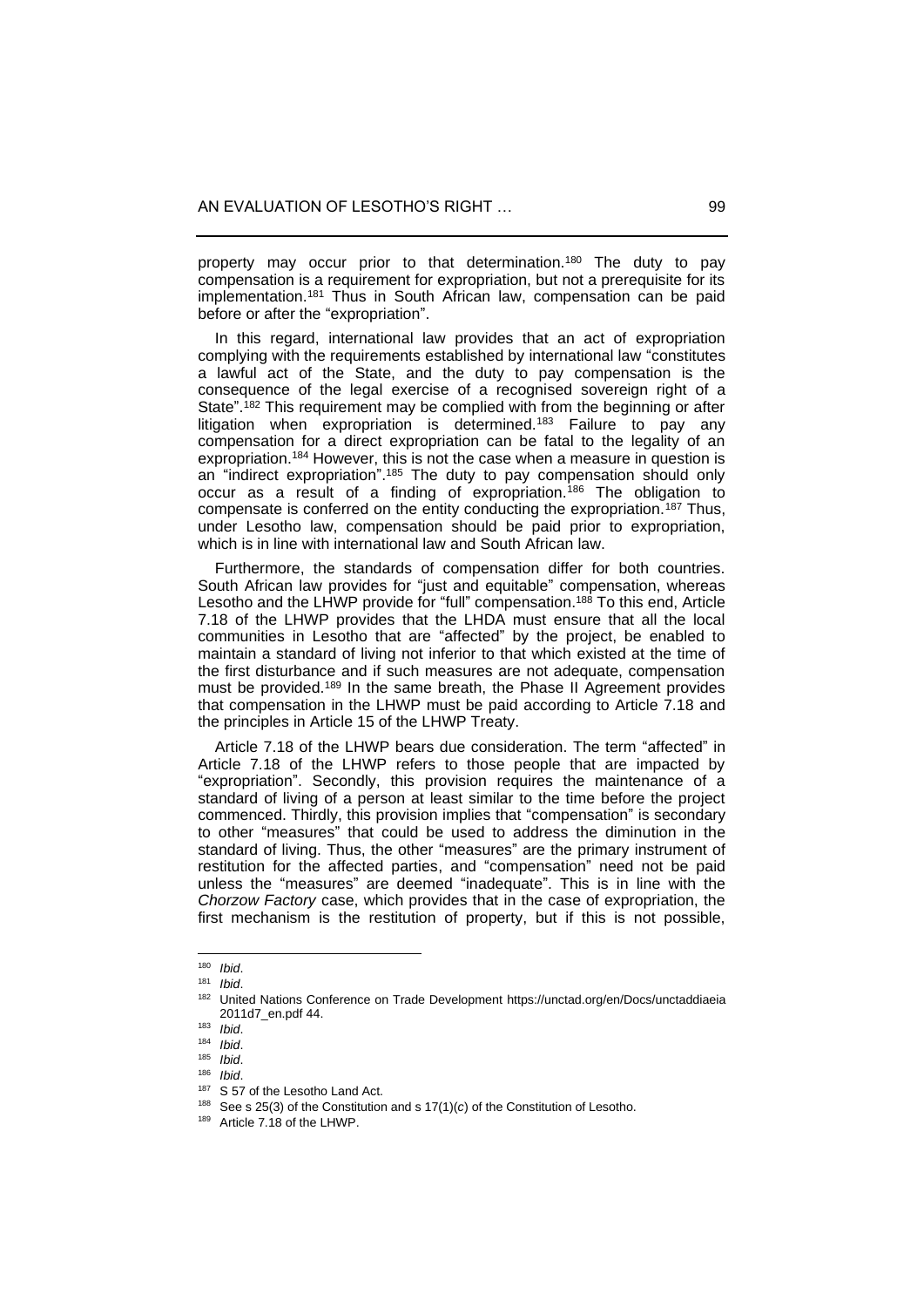payment of the value of the expropriated property plus compensation of any incidental losses is the probable remedy.<sup>190</sup> In this regard Article 15 of the LHWP requires the maintenance of the welfare of the persons immediately affected by the project. In the same breath, section 44(2)(*a*) of the LHDA Order states that "as far as reasonably possible, the standard of living and the income of persons displaced by the construction of an approved scheme shall not be reduced from the standard of living and the income existing prior to the displacement of such persons". This means that the LHDA Order goes further than the Phase II Agreement and the LHWP as well as the Constitution in that they provide that "income of persons" is also another factor that deserves compensation. Therefore, the LHWP seeks to maintain the "welfare" or "standard of living" as the object of the compensation of affected communities.

 To this end, the Phase II Agreement provides for the payment of compensation in cash or in-kind for the loss of "benefits" caused by the LHWP.<sup>191</sup> This could mean that Lesotho could pay South Africa in kind through, say, electricity, for the expropriation of the Orange River. Interestingly, this provision implies the payment of compensation for the loss of "benefits", which is a wide ground for claiming compensation. In this regard, the newly minted LHWP Phase II Compensation Regulations defines "compensation" as payment in cash or kind or other legal payment tendered for the property or resource that is acquired or affected by the project.<sup>192</sup> Thus, these regulations include a broad compensation paradigm as it provides for "other legal payment". This approach mimics the LHWP, which provides for other "measures" in lieu of compensation.

 The Phase II Agreement also provides that compensation must be made according to the Phase II Compensation Policy and in a "fair" and "prompt" manner.<sup>193</sup> More specifically, the Phase II Compensation Policy provides that where the expropriation is permanent, the affected parties are entitled to "full" compensation.<sup>194</sup> If there is a "temporary acquisition", the Compensation Policy provides that the LHWP will, as far as possible, reinstate the resource to its prior condition.<sup>195</sup> This implies that under the LHWP, "acquisition" can be either "temporary" or "permanent". This could be a reference to "deprivation" as opposed to "expropriation" because "temporary expropriation" requires restoring the resource to its previous condition. A "temporary acquisition" falls short of an "expropriation" and does not give rise to "full compensation". This provision is significant in that Lesotho could allege that the acquisition of water under sections 5 and 6 of the LWA could be seen as "temporary" acquisitions of the water in the Orange River and could simply be restored by returning the quantity of water lost by South Africa. This would not require any compensation to South Africa.

<sup>190</sup> *Factory at Chorzow (Germ v Pol) supra* 47; United Nations Conference on Trade Development [https://unctad.org/en/Docs/unctaddiaeia2011d7\\_en.pdf](https://unctad.org/en/Docs/unctaddiaeia2011d7_en.pdf) 113.

<sup>&</sup>lt;sup>191</sup> Article 7.2(c) of the Phase II Agreement.

<sup>&</sup>lt;sup>192</sup> S 2 of the Lesotho Highlands Water Project Compensation Regulations 2017 <http://www.lhda.org.ls/lhdaweb/documents/documents> (accessed 2020-08-12).

<sup>193</sup> Article 15.4 of the Phase II Agreement.

<sup>194</sup> LHWP Phase II Compensation Policy par 3.2.

<sup>195</sup> LHWP Phase II Compensation Policy par 3.3.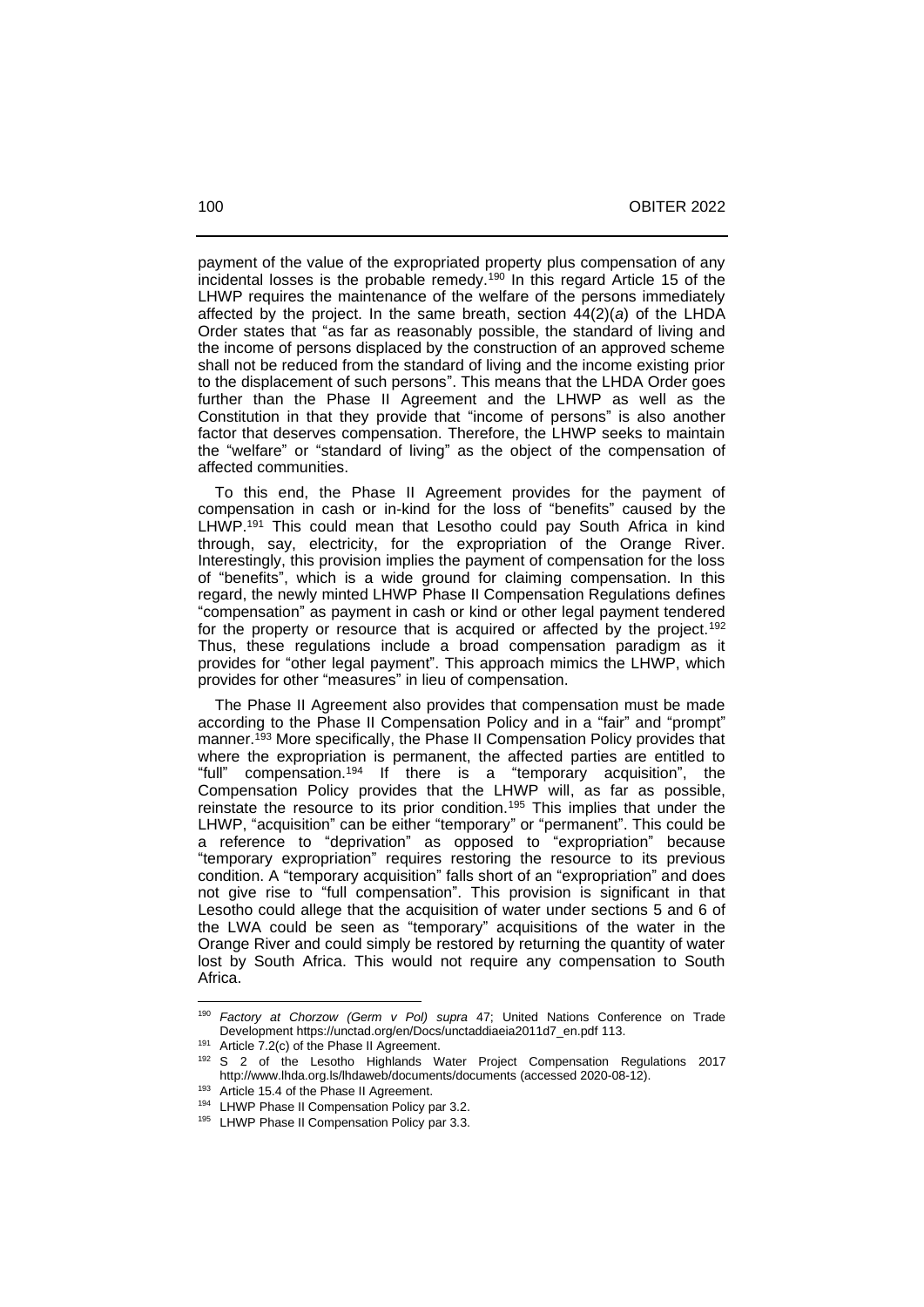The legal regime in international law for ascertaining the type and extent of the compensation to be paid and the circumstances of its payment are not well established.<sup>196</sup> In the latest international investment agreements, there is an emerging consensus concerning the standard of compensation that must be paid to make an expropriation lawful.<sup>197</sup> One of the fundamental trends among these agreements is that most of them accept the "standard of prompt, adequate and effective compensation", also called the "Hull standard". <sup>198</sup> In this regard, compensation is regarded to be "prompt" if paid without undue delay, "adequate", if it has a "reasonable relationship with the market value of the investment concerned"; and "effective", if made in "convertible or freely useable currency". <sup>199</sup> The determination of what amounts to an "adequate" compensation involves consideration of the "investment's fair market value, market value, just price, real value, and genuine value or real economic value". <sup>200</sup> However, the Hull standard does not enjoy the required State support.<sup>201</sup>

 It must be noted that full compensation reflecting the market value of the property is not the only available threshold of compensation.<sup>202</sup> The standard mostly cited in the 1960s and 1970s is that of "appropriate" compensation, located in United Nations General Assembly Resolutions, and could still encapsulate the standard of customary international law.<sup>203</sup> The *Texaco Award*, the *Aminoil Award*, and the *Ebrahimi Award* affirm the "appropriate" compensation standard in Resolution 1803.<sup>204</sup> There is no explanation as to the meaning of the term "appropriate" compensation.<sup>205</sup> However, these norms have been impugned by developing States who replace the compensation standard with their domestic standards.<sup>206</sup> Hence, in South Africa, where Resolution 1803 is part of the legislative framework, "appropriate" compensation has been replaced with "just and equitable" compensation, whereas Lesotho provides for "full" compensation.

 Similarly, the CERDS provides that "appropriate" compensation must be paid in line with the law of the State implementing such measures in the

<sup>196</sup> *Iran-US Claims Tribunal, Amoco Int'l Finance Corp v Iran supra* par 117; see further, Cotula "International Law and Negotiating Power in Foreign Investment Projects: Comparing Property Rights Protection Under Human Rights and Investment Law in Africa" 2008 33 *SAYIL* 62 86‒88.

<sup>197</sup> United Nations Conference on Trade Development [https://unctad.org/en/Docs/unctaddiaeia](https://unctad.org/en/Docs/unctaddiaeia%202011d7_en.pdf)  [2011d7\\_en.pdf](https://unctad.org/en/Docs/unctaddiaeia%202011d7_en.pdf) 40.

<sup>198</sup> *Ibid*.

<sup>199</sup> *Ibid*.

<sup>200</sup> *Ibid.*

<sup>201</sup> Harris *Cases and Materials* 598.

United Nations Conference on Trade Development https://unctad.org/en/Docs/unctaddiaeia [2011d7\\_en.pdf](https://unctad.org/en/Docs/unctaddiaeia%202011d7_en.pdf) 41.

<sup>&</sup>lt;sup>203</sup> *Ibid*; see Resolution 1803 par 4; Article IV.1 of the World Bank Guidelines on the Treatment of Foreign Direct Investment.

<sup>204</sup> *Ebrahimi v Iran* (1994), Iran-US Claims Tribunal, 12 October 1994, The Hague, par 88 and 95; *The Government of the State of Kuwait v The American Independent Oil Company (AMINOIL) supra* par 143; *Texaco Overseas Petroleum Co v Libya supra* par 87–88.

<sup>205</sup> Harris *Cases and Materials* 598.

<sup>206</sup> *Van Zyl v Government of the Republic of South Africa supra* par 36.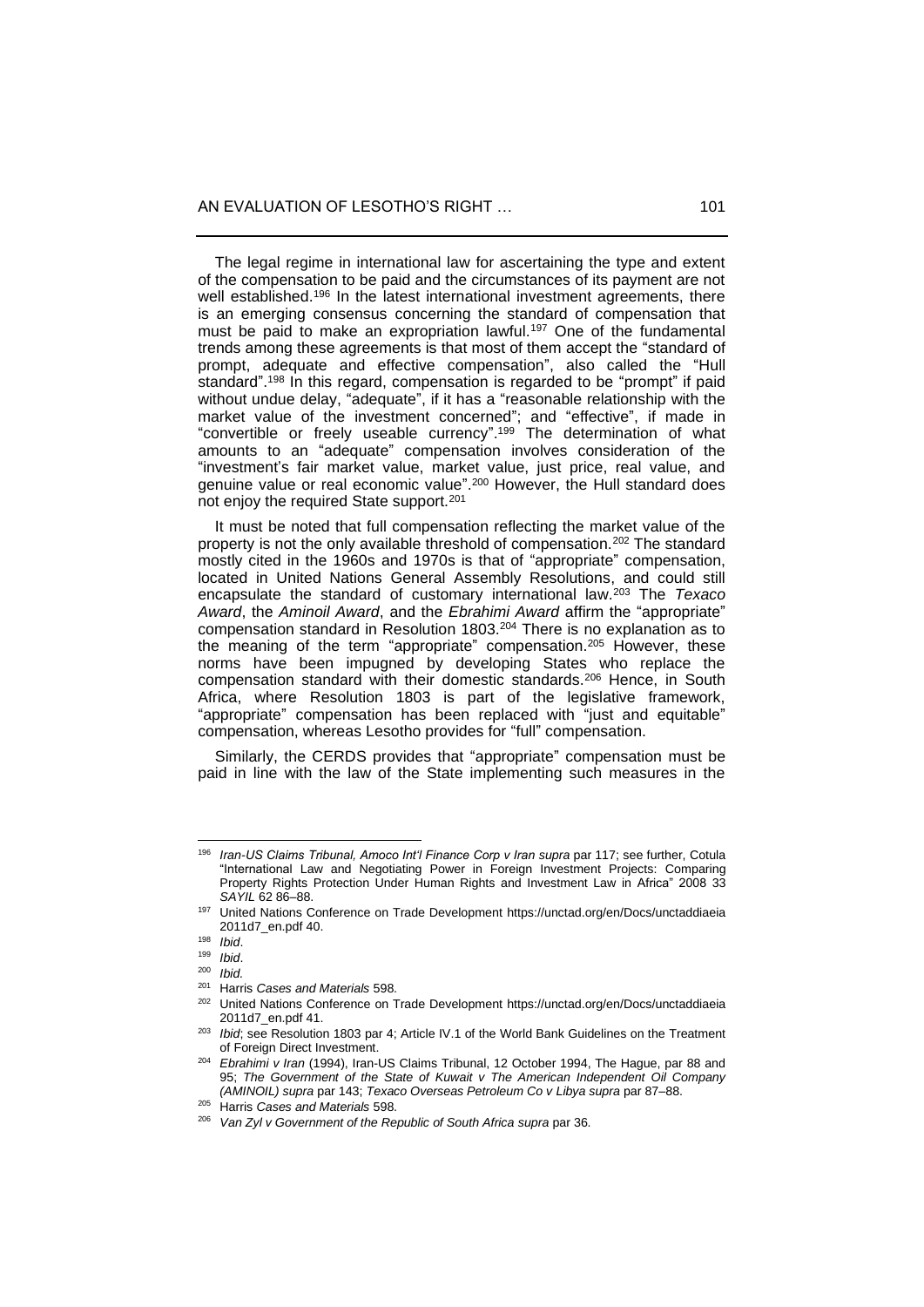exercise of sovereignty and international law.<sup>207</sup> The CERDS further provides that where the question of compensation is a contentious matter, it should be resolved according to the municipal law of the nationalising State and by its courts; unless it is freely agreed on other "peaceful" alternatives.<sup>208</sup> It is then opined that Article 2 of the CERDS highlighted rising Third World discord about the international principle propagated by Resolution 1803.<sup>209</sup> While it permits the "appropriate" compensation, it uses the term "should", subject to the relevant legislation and the relevant circumstances.<sup>210</sup> It does not mention international law standards and procedures.<sup>211</sup> However, it has been argued that the standards contained in Article 2.2(c) have not been universally accepted by States.<sup>212</sup> Reasons for advancing the grounds of Article 2.2(c) of CERDS are based on the notion that current law consistently ignores the interests of the indigent, and that there is no way to disturb this status *quo* except by dismantling the legal framework of that order.<sup>213</sup> It is conceivable that this standard permits less than full compensation where this is equitable in the circumstances in question.<sup>214</sup>

 In this regard, the ASEAN Comprehensive Investment Agreement provides for payment of "adequate" compensation, which is defined as compensation that reflects the "fair market value" upon expropriation.<sup>215</sup> Alternatively, the Charter of Fundamental Rights of the European Union and the United Nations Declaration on the Rights of Indigenous Peoples provides that expropriation must be accompanied by "fair" compensation.<sup>216</sup> It has already been established that in respect of transboundary water law, States have a right to compensation, but the UN Watercourses Convention and the Revised Protocol are silent as to the standard of compensation. In the absence of direction, the applicable approach will be the one proffered by international law, which itself is plagued by uncertainty. Thus, international law is undecided on the standard of compensation as it vacillates between "full", "fair" "adequate" and "appropriate" compensation standards. It must be noted here that the Phase II Agreement provides that in the event of a dispute, the adjudicator must apply the provisions of that agreement together with the rules of international law that are not in conflict with this agreement and the LHWP.<sup>217</sup> This approach is in line with the Constitution, which

<sup>207</sup> Article 2.2(c) of the CERDS; *The Government of the State of Kuwait v. The American Independent Oil Company (AMINOIL) supra* par 143-144; Article IV.2 of the World Bank Guidelines on the Treatment of Foreign Direct Investment.

<sup>&</sup>lt;sup>208</sup> Article of the 2.2(c) of the CERDS.

<sup>&</sup>lt;sup>209</sup> Visser "The Principle of Permanent Sovereignty Over Natural Resources and the Nationalization of Foreign Interests" 1988 XXI *CILSA* 76 83.

<sup>210</sup> *Ibid*.

<sup>211</sup> *Ibid*.

<sup>212</sup> Visser 1988 *CILSA* 87.

<sup>213</sup> Visser 1988 *CILSA* 88.

<sup>214</sup> United Nations Conference on Trade Development [https://unctad.org/en/Docs/unctaddiaeia](https://unctad.org/en/Docs/unctaddiaeia%202011d7_en.pdf)  [2011d7\\_en.pdf](https://unctad.org/en/Docs/unctaddiaeia%202011d7_en.pdf) 41.

 $215$  Article 14.1(c) of the Association of Southeast Asian Nations Comprehensive Investment Agreement. Adopted: 26/02/2009. EIF: 24/02/2012.

<sup>&</sup>lt;sup>216</sup> Article 17 of the Charter of Fundamental Rights of the European Union; Articles 10 and 28.1 of the United Nations Declaration on the Rights of Indigenous Peoples, 2007.

<sup>&</sup>lt;sup>217</sup> Article 18.9 of the Phase II Agreement.